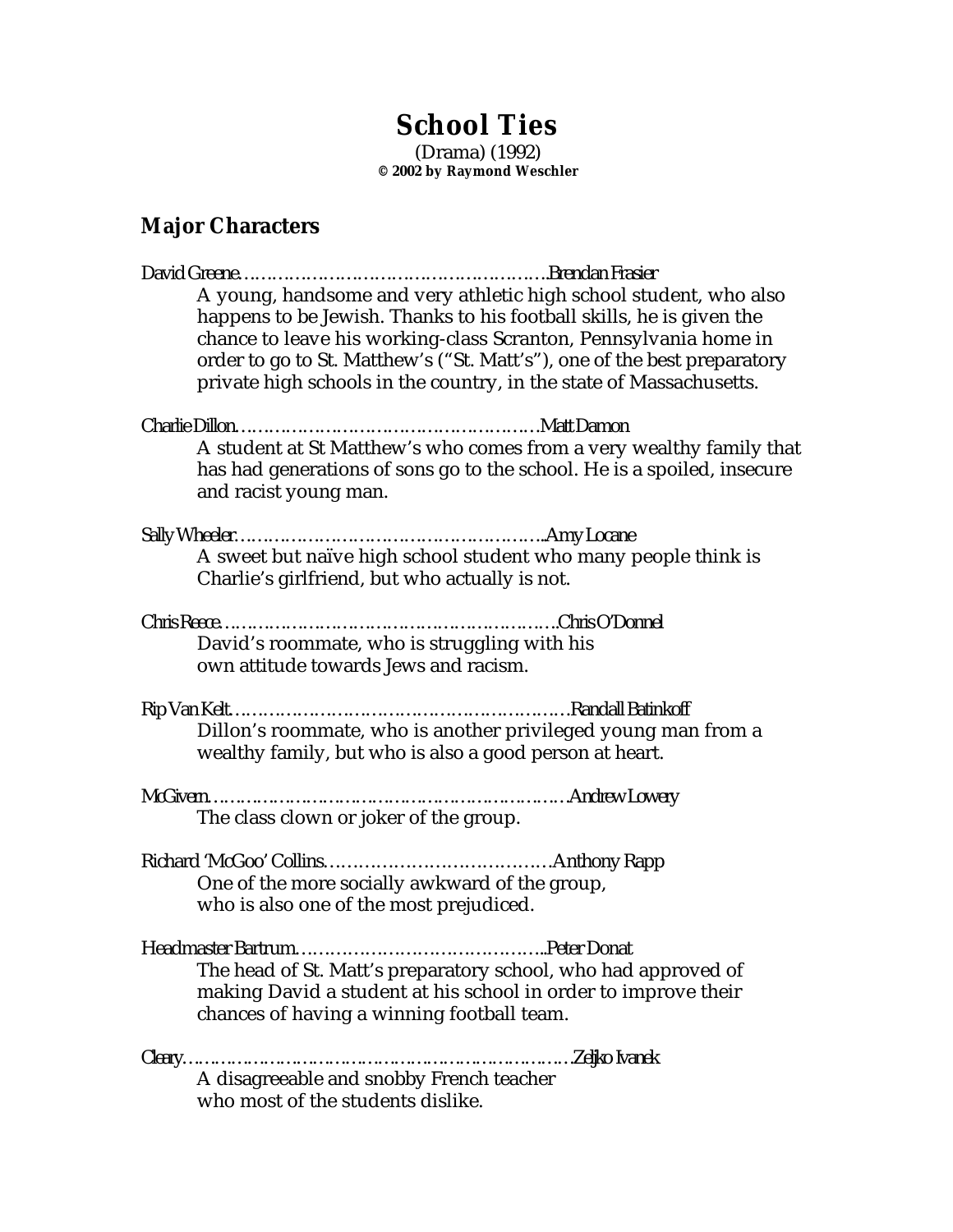| The coach of the St. Matt's football team that decides to bring David |
|-----------------------------------------------------------------------|
| to his school in order to make him their team's star player.          |

Professor Gierasche…………………………………………Michael Higgins A very old-fashioned and strict history teacher.

## **Plot Summary**

This film is about prejudice and social class in mid 1950s America, at a time when it was still common for even educated people to be shamelessly prejudice (Racism may always be around, but by the 1970s, it was probably no longer acceptable for any educated American to admit that they were a racist). Specifically, it is the story of David Green, a handsome, athletic Jewish kid from Scranton, Pennsylvania, who is given the chance to go to the prestigious St. Matthews Academy in Massachusetts (see Prep School note below).

This is the opportunity of a life-time for David, because those students who attend St. Matt's are often able to go on to Harvard, or one of the other great American universities. And as a kid from a working class neighborhood, this opportunity would normally not have occurred for David. Somehow, though, the football coach at St Matt's discovered that he is a true star athlete, and thus he was able to get David a full scholarship for his last year of high school.

When David arrives at St. Matt's, he discovers a world of amazing wealth, and of students who often don't appreciate how lucky they are to be born into the privileged social class they come from. Still, he is able to do well in classes and lead the school football team to a winning season. He makes some friends and meets Sally, but he also learns that even here, anti-Semitism (racism against Jews) is both accepted and common. Thus, David chooses to keep his Judaism to himself, but when that fact becomes known, he must face the general hostility of some, and the cruelty of Charlie Dillon in particular…..

A Note on Prep Schools and the Ivy League: Preparatory Schools, which are usually called Prep Schools, are private high schools that are considered among the best in the United States. Many of them are in the Northeast, and some of them are still for just boys. They are extremely expensive, and thus most prep school students are children of the country's richest people. The St. Matthew's Academy in this film is fictional, but it closely resembles several real prep schools found throughout Massachusetts.

The primary reason that rich parents send their kids to prep schools is that attendance at such a place greatly increases the chances that a student will be able to go to one of the country's best universities. Among those universities,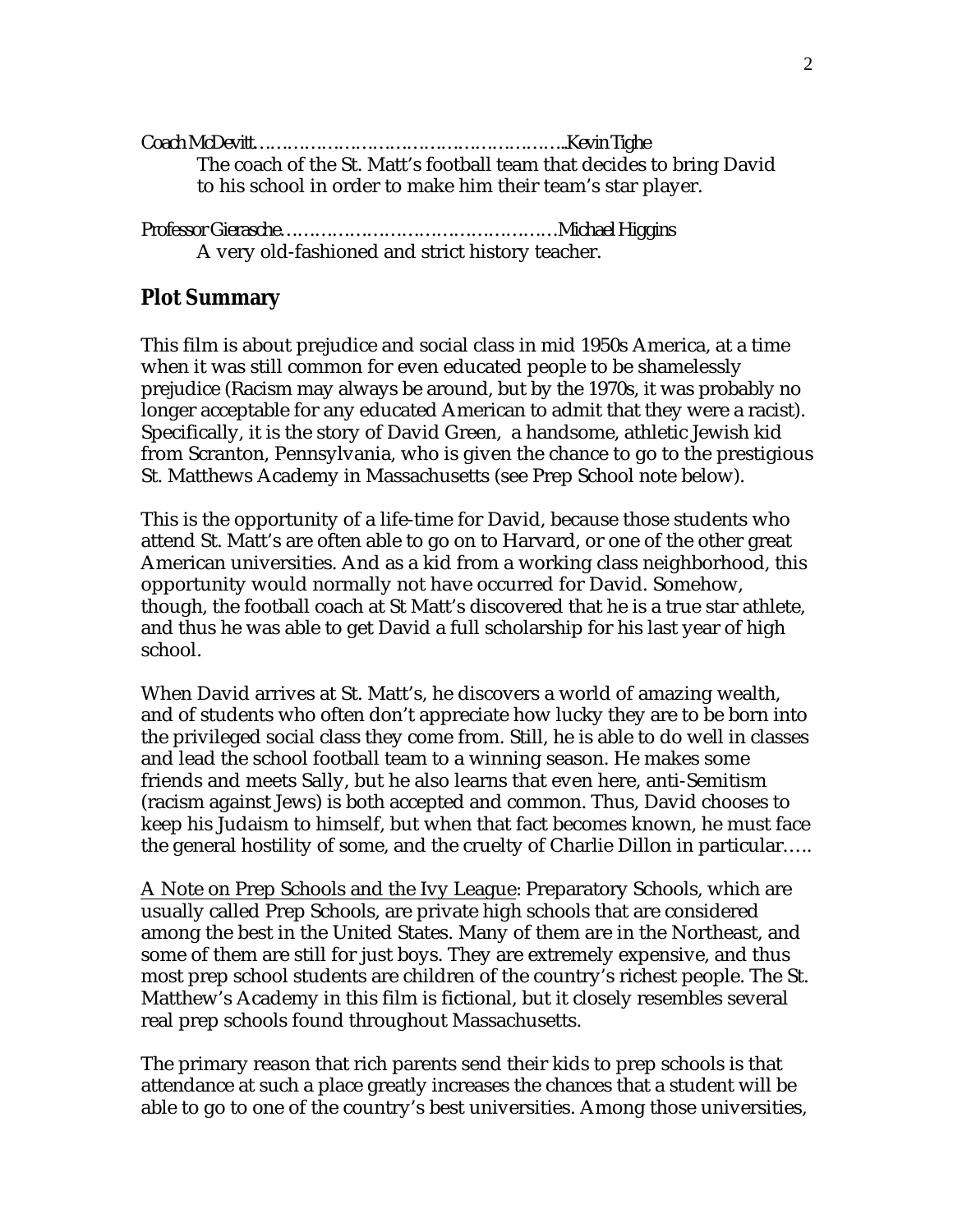the best known are the so-called Ivy league schools of the Northeast, named after the ivy plant that grows on their buildings. These include Harvard (in Boston, Massachusetts), Yale (in New Haven, Connecticut) and Princeton (in Princeton, New Jersey).

## **Some Words and Expressions that You May not Know**

*David get lucky, and soon discovers the elite world of St. Matthew's Academy.*

You go up there and become a gentleman; Not like this riff-raff. In this case, a "gentleman" is a man who is well-behaved. "Riff-raff" is an interesting word for people who cause trouble and are generally uneducated and perhaps even violent.

We ought to be kicking his skinny butt for breaking up the team. "To kick a person's butt" is to physically attack them, or beat them up.

## **Look who's talking!**

An expression that is used to suggest that the person who was speaking before is guilty of something they had accused others of.

The night before last, his sister gave me a hand job. It was her idea. A "hand job" is the act of sexually masturbating a guy.

- You know, you got a Jew friend with a real smart mouth. A person who has a "smart mouth" is often saying things that are rude, sassy or disrespectful.
- So it doesn't bother you that they killed Jesus and everything? Note that a source of anti-Jewish racism has been the charge by some Christians that Jews were somehow responsible for the death of Jesus.

## It still bothers the shit out of me, you sheeny bastard!

If something "bothers the shit out of" you, it makes you very upset. "Sheeny" is a racial slur for a Jewish person, but it's no longer used today, even by anti-Semitic people. A "bastard" is an insult word for a mean or abusive man.

Give'em hell, kid!

A colloquial way of saying "Go out there and do your best" (Note that "Give them"------> "give'em" in rapid speech).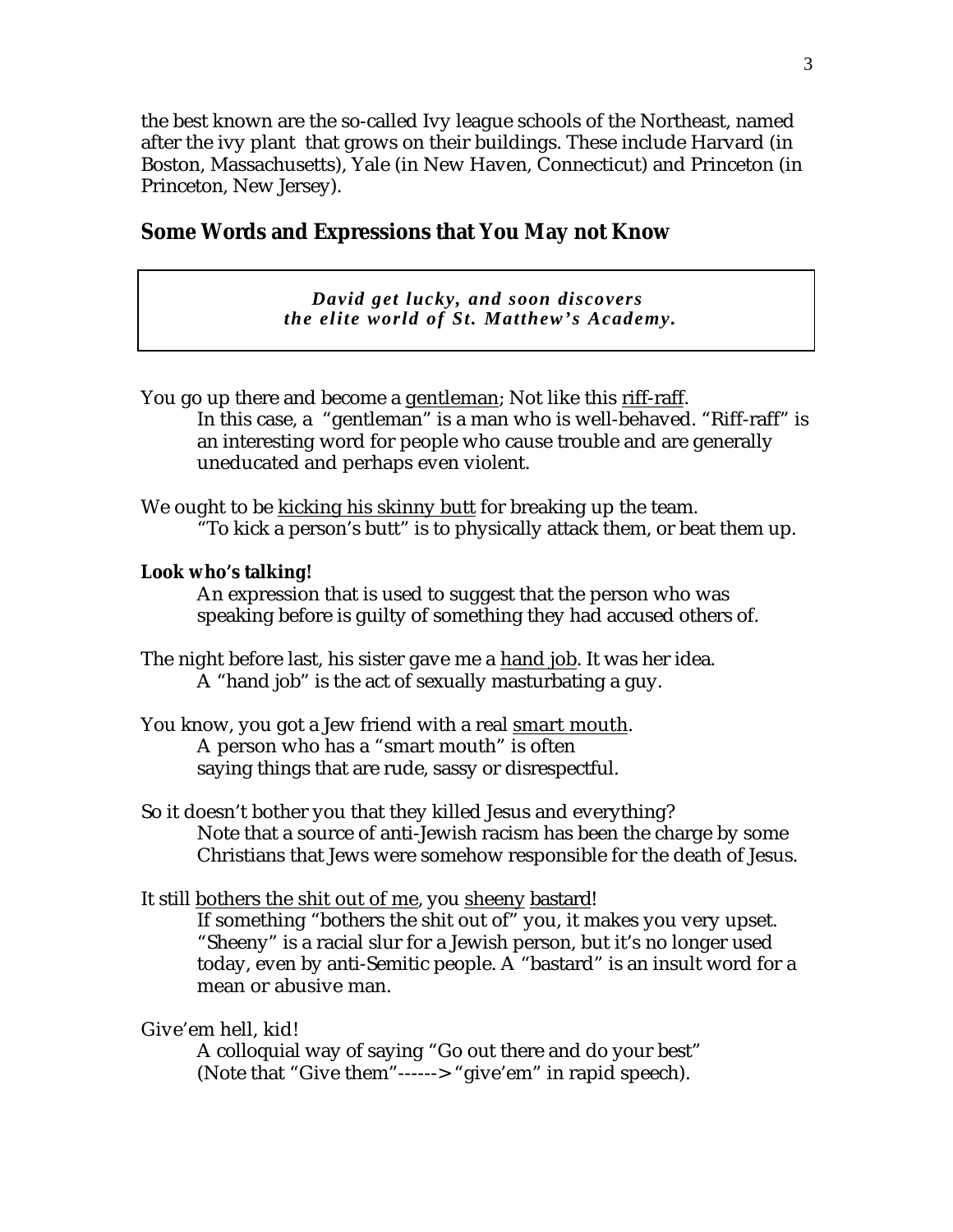Goddamn it: You get an opportunity like

this out of the blue and you go pull that shit.

"Goddamn it" is a very common and vulgar way of expressing anger. If something happens "out of the blue," it is completely unexpected. "To pull" something is a slangy way of saying to do it, and when used with shit, it means to do something very stupid or wrong.

This school is a pipeline for Harvard University.

A pipe that carries water, oil or other liquid. This is a way of saying many students who go to this school later attend Harvard University.

They're gonna think you're some kind of hoodlum.

Note that "going to"-----> "gonna" in rapid speech. A "hoodlum" is a good word for a violent person, punk or gangster.

You could fit in if you really want to, or you

could hack around with a chip on your shoulder.

"To fit in" with a group of people is to act or become like them, so that you are accepted. To have "a chip on your shoulder" is to always be angry or bitter for some injustice that has happened in the past ("To hack around" means to waste time, but this is no longer used).

**Come on, Pop. You're sounding like Grandpa. :: You should be so lucky.** "Come on" is the most versatile phrasal verb in English, and here is Dave's way of saying "Stop being silly." "Pop" is a colloquial word for dad or father. "You should be so lucky," when said in the right tone of voice, is a way of saying "You really don't deserve to be so lucky."

How's your dad? :: Fine. He's pretty worked up about all of this. To be "worked up" about something means to be angry about it, or in this case, excited about it.

Jesus, this is a high school? A common way of expressing emotion such as surprise, or in this case, amazement.

## Thanks for the **lift**, coach. :: You bet.

To give a person a "lift" is to give them a ride in a car. "You bet" is a colloquial way of saying you're welcome.

I can't eat turnips .

A horrible tasting vegetable that looks like a root.

I better let you get settled.

To get "settled" in a new place is to move into it and try to become comfortable by putting away your clothes and other possessions.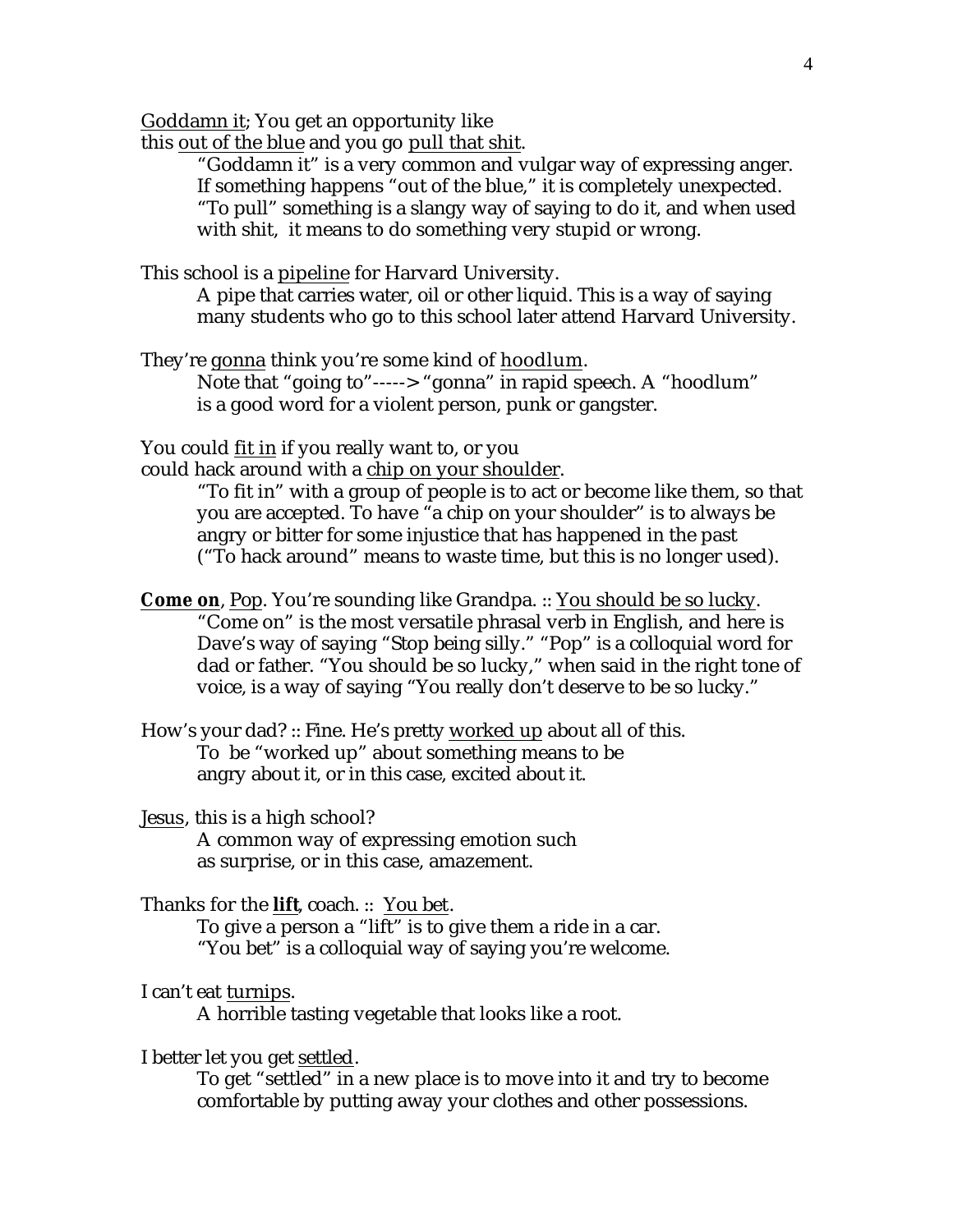They're a great bunch of kids; Don't get me wrong.

One way of saying "don't misunderstand what I am saying."

### They're privileged; They take a lot of things

for granted that you and I never would.

If a young person is "privileged," they grew up in a house with lots of money and opportunities. "To take something for granted" is to not appreciate things that other people have to work hard for (like money).

Just play your cards close to the vest; That's my advice.

This is a way of telling a person to be careful and not to reveal too much to other people (A poker play will hold his cards close to his vest or shirt so that others can't see them).

Hey, we're the big men on campus.

This is Dillon's way of saying they are the most important or popular guys at the school.

#### Scranton, P.A.

The letters "P.A." is how some refer to the state of Pennsylvania.

## No shit!

A vulgar but fun way of telling a person that what they just said is obvious.

So you're the first ringer that St Matt's ever hired.

A "ringer" is a slangy word for a great or dominant athlete.

You must be about the best high school quarterback

money can buy. :: Hey, Dillon, why don't you **lay off**?

In American football, a "quarterback" is the leader of the team who throws the ball to others. In this case, to "lay off" means to stop acting so aggressively or disagreeably.

Even in Scranton, a prick's a prick .

A "prick" is a very vulgar word for a jerk, bastard, or sometimes more literally, a penis.

Kind of a going-away fight. :: You mean, like a rumble? A "rumble" is an old but still used word for a fight between many members of two different groups or gangs.

Over girls, and **stuff**?

"Stuff" is an overused but critical word, that in this case just means things in general.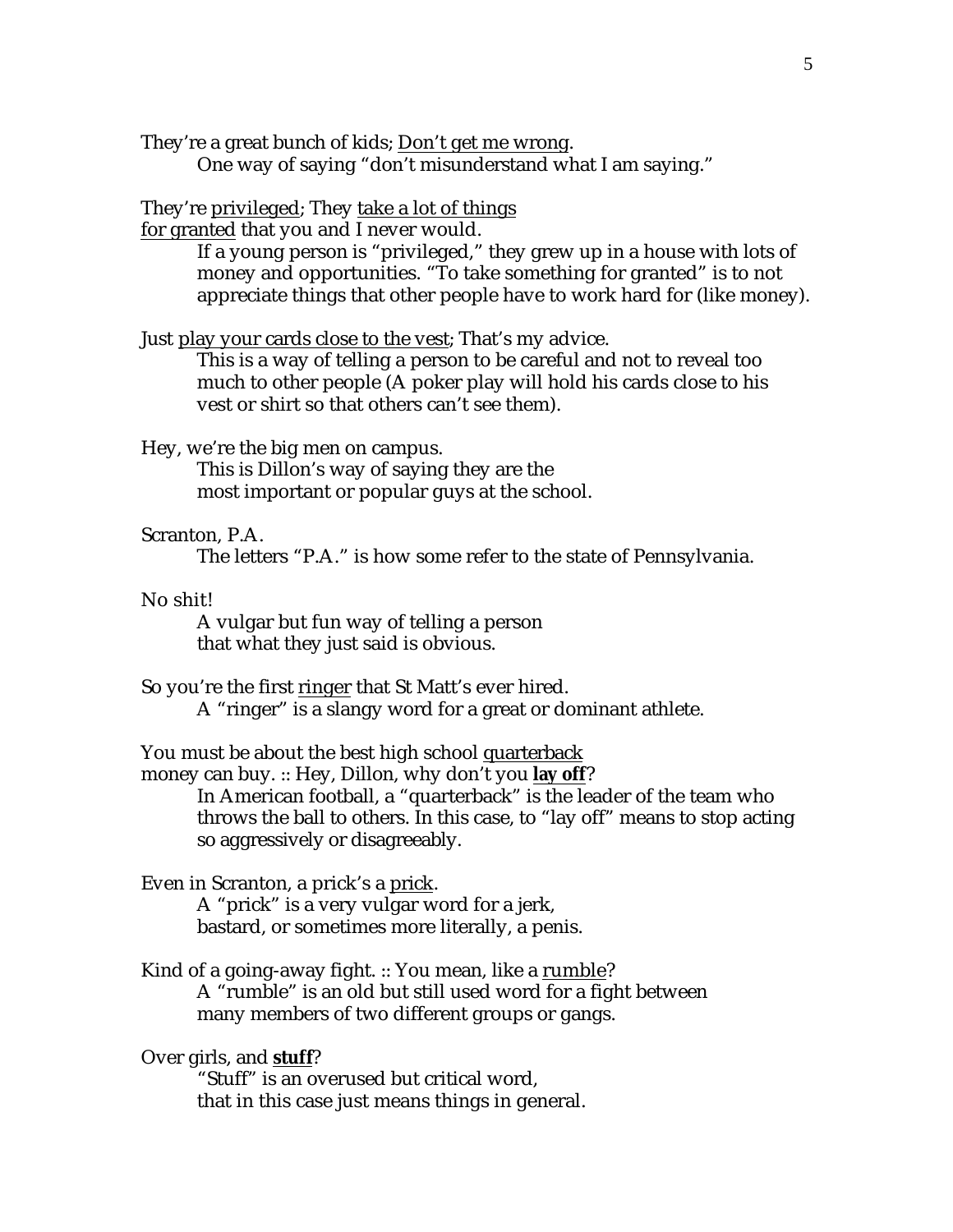There's this place that we all **hang out** at and

the motor cycle guys wanted to come in. :: Bikers?

"To hang out" at a place is to pass time there, often doing nothing in particular. A very common and important phrasal verb. A "biker" is a person who passes lots of his time riding noisy motorcycles.

You didn't want them on your turf, right? An interesting word for property or land, that is often used when discussing school gangs.

Who knows what evil lurks in the hearts of men? The shadow knows. "To lurk" is to secretly wait or stay at a place, often for an evil purpose. The above question is the type of philosophical question that Shakespeare may have asked when discussing human nature.

Football is a game for cretins, bug squatters and criminals. A "cretin" is an uncivilized or stupid person (The term "bug squatter" is no longer used).

Mac wants to play, but he's too frail. So we let him be student mascot. "Frail" is another word for weak or fragile. A "student mascot" is a person who usually dresses up in an animal costume in order to represent a team or school.

How did you wind up here? "To wind up" is another way of saying to end up or finish.

Told you that you qualify for an alumni scholarship. "Alumni" are former students of a school, and a "scholarship" is an award of money, or perhaps free schooling, housing and food.

St. Luke's has whipped us for three years in a row and the alumni are **pissed** . "St Luke's" is the name of the rival preparatory school near St. Matt's. In sports, "to whip" the other team is to beat them badly. If a person is "pissed," they are very angry. A very common and useful slang word.

The guys go to chapel three times a week, but it's not that bad. A "chapel" is a Christian place for prayer that's smaller than a church.

*David settles in, leads his new football team to victory, and quickly discovers that at St. Matt's, being Jewish is different.*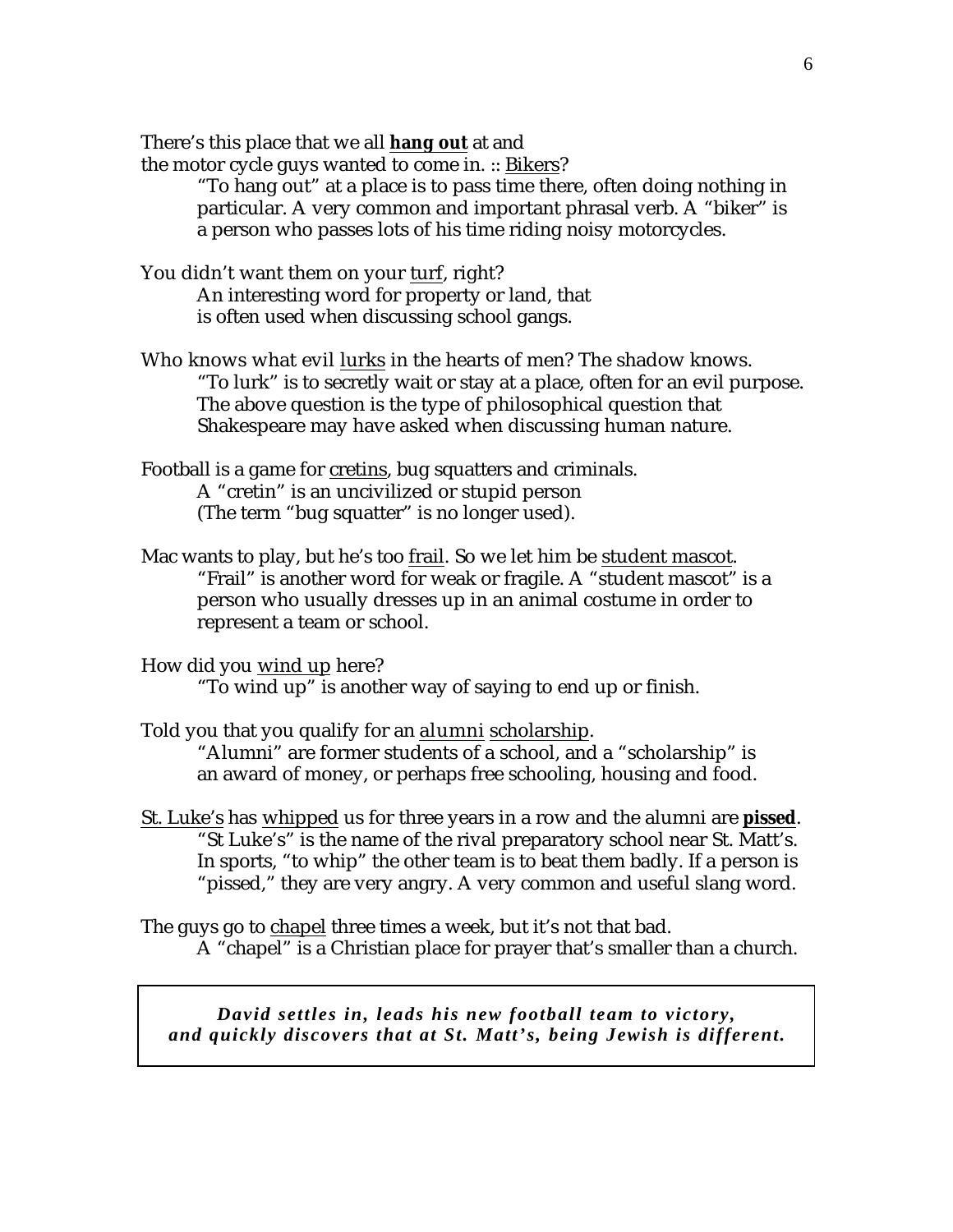Welcome to the finest preparatory school in the nation. "The finest" of something is another way of saying the best.

I'm Dr. Bartram, your headmaster. The rest

of you may conceivably remember me.

"The headmaster" of a preparatory school is the principle or leader. In this case, "conceivably" is another way of saying "possibly."

The 193<sup>rd</sup> fall term.

Here, another word for semester.

Some of you may find that academics and

discipline at St Matthew's are very demanding. "Academics" is an official way of referring to classes. If something is "demanding," it takes a lot of work.

Let me point out that much of what is policy

here, including our cherished honor code...

"To point out" something is to state it clearly. "Policy" refers to the general rules and goals of an organization. If something is "cherished," it is much loved, and a school's "honor code" is a set of rules that students promise to follow, including a promise not to ever cheat.

….has been established by your fellow students,

to be enforced by your own tribunal of prefects.

"To establish" something is to set it up or create it. A "tribunal of prefects" is a silly and very old term that refers to a group of selfappointed judges who enforce a set of agreed upon laws (In this case, a student group that agrees to enforce the honor code).

We judge ourselves by the highest **standards** .

A set of rules or guidelines by which excellence can be measured.

You, my boys, are among the elite of the nation, and we strive ….to prepare you for the heavy responsibility that comes with favored position.

The "elite" of a country are its richest and most educated and powerful members. "To strive" to do something is to try and do it as well as possible. Here, "favored position" refers to the advantages of wealth and education.

This country needs an elite that cares more for honor

than for advantage, more for service than for personal gain.

This is Dr. Bartram's way of saying that he hopes students at St Matt's will go on to serve the country and not focus only on making money.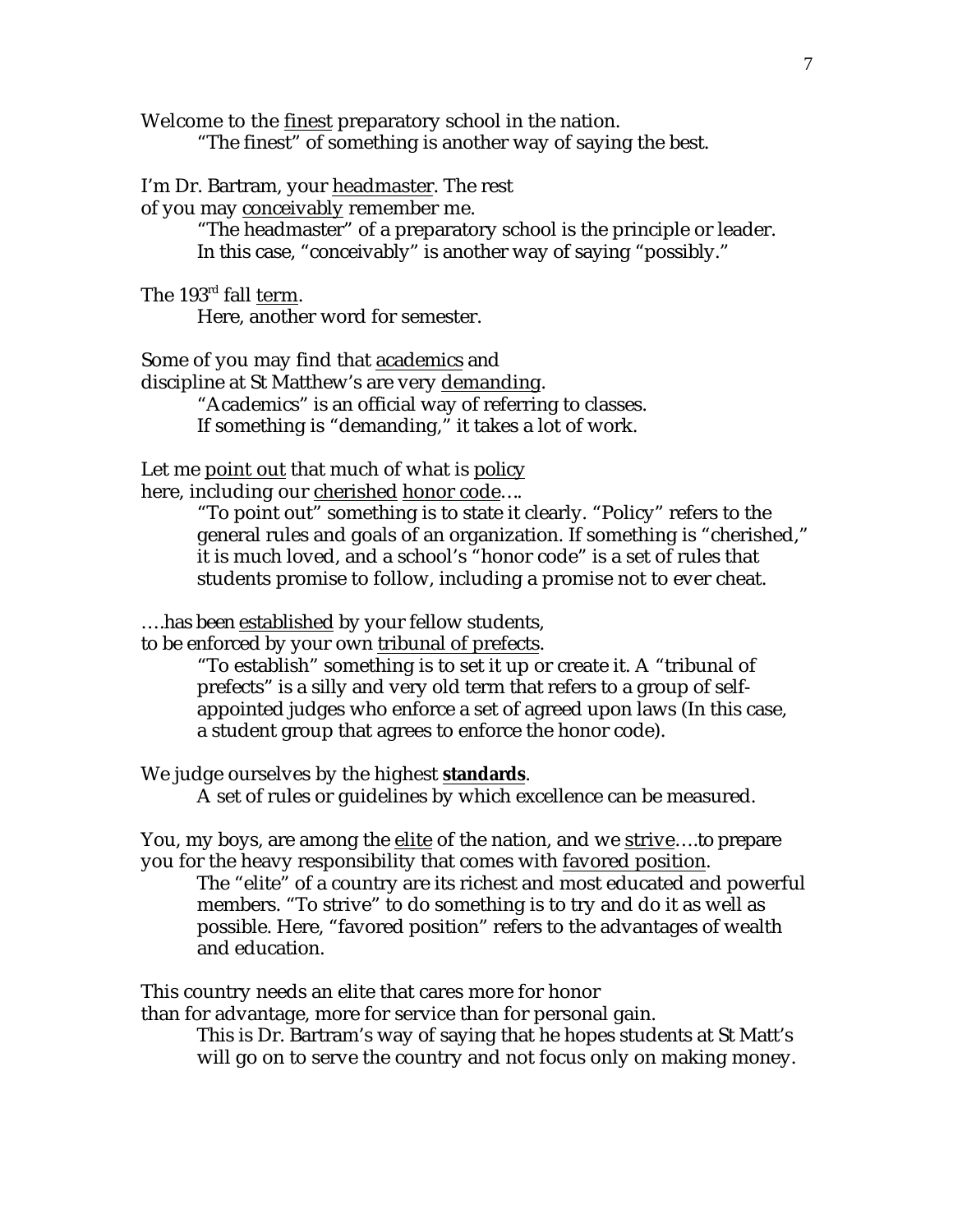To that end, let us beseech the help of God, in whose name we pray. "To beseech" is to sincerely request, implore or beg.

He wanted 40 **bucks** , but I jewed him down to 30.

A "buck" is a very common way of saying a dollar. "To jew a person down" is a racist way of saying to negotiate over every penny (anti-Semites like to think Jews are very cheap, but regardless, this expression is rarely if ever used today).

Whose music is that? And I use the term advisedly. This is Cleary's snobby way of saying that the rock music the kids are listening to is not really music.

I mean the man who would purchase such swill.

"To purchase" something is to buy it, and "swill" is literally a semiliquid food for animals, or more generally, anything that is disgusting.

That would be me. :: That would be I.

Note Cleary corrects Rip's grammar, but it's certainly not clear that educated native speakers usually say the "more correct version."

I happen to be the house master.

In this case, the person responsible for managing the dormitory or building in which the students' living quarters are found.

Surely in your day you had your own music, Sir. This is one way of saying "when you were a teenager (or young)."

Gentleman, we all have to live here, and we're

not going to bring the jungle into my house.

The "jungle" is a thickly forested area of tropical plants and animals. This is Cleary's way of saying he will not accept rock music (or perhaps music he associates with black people) to be played in the dormitory.

God, Dave, where did you get the balls?

Here, "balls" refers to testicles, or more generally, courage or bravery.

Gerisch. He's **tough** . I got him, too.

If a teacher is "tough," he has a difficult class for which students must study a lot.

You better hang up. We're just going to make it before lights out.

"To hang up" a phone is to put it back on its holder. In this context, "lights out" refers to the time when all the students are told that they must be in bed with lights off so everyone will sleep.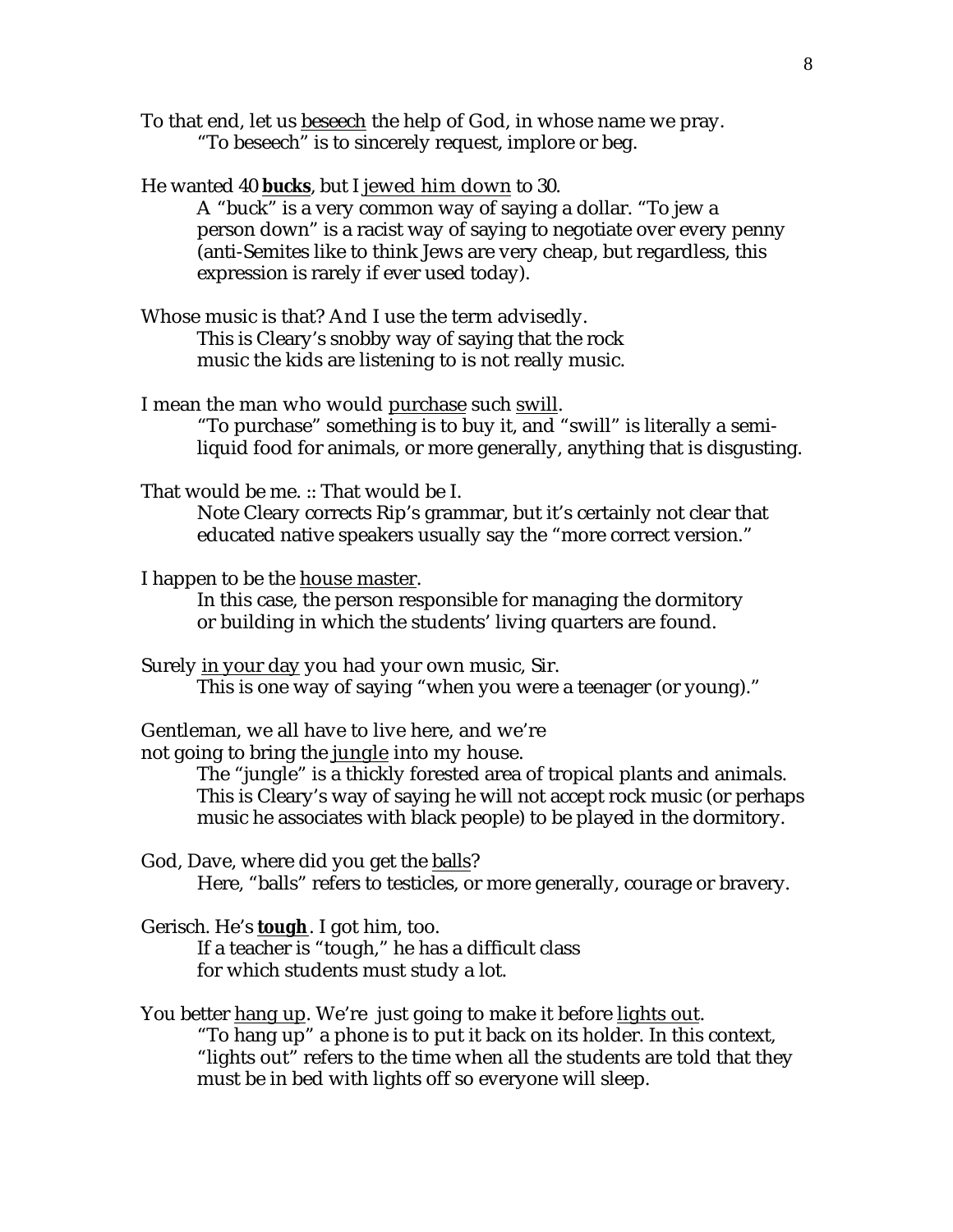Monsieur Bernard is cutting back on his teaching load,

so I have the pleasure of teaching this section of French 4.

A professor's "teaching load" is the number of classes that they are supposed to teach any given semester. Note that large classes can be divided into sections with only a few students each.

I get the picture; I wasn't the quarterback you're looking for. "I get the picture" is a colloquial way of saying "I understand."

You are our number one backup. :: But if I want to play, I better play half-back. A "backup" player is an athlete who is ready to play if the first or starting player cannot play. A "halfback" is a position in football, but it is not as important a position as the quarterback.

It's our weakest spot now.

Here, a "spot" is a position on the football team, such as halfback.

You can run and you can block. You got all the stuff, kid. In football, "to block" is the act of protecting other players. "Stuff" means things, though in this context, it refers to skills or talents.

Listen up! New face on the varsity this year.

"Listen up" is a way of telling a lot of people to be quiet and listen. A "varsity" team is the most important team that represents a school.

He led his team to a league championship

last year and it was a mighty tough league.

A "league" is a group of teams that compete against each other. "Mighty" is an interesting little adverb that means very.

This year we're gonna concentrate on our passing game.

"To concentrate on" something is to seriously study or practice it. In football, the "passing game" refers to the act of passing the football, as opposed to running with it.

Let's get out there and warm up. Hit it!

In sports, "to warm up" is to practice before a game. "Hit it" is a colloquial way of telling people to start.

I'm keeping up. I'm holding my own.

"To keep up" or "hold your own" with others is to do as well as them, or perhaps to do as well as expected.

It's Rosh Hashanah. You haven't forgotten?

An important Jewish holiday that celebrates the Jewish New Year.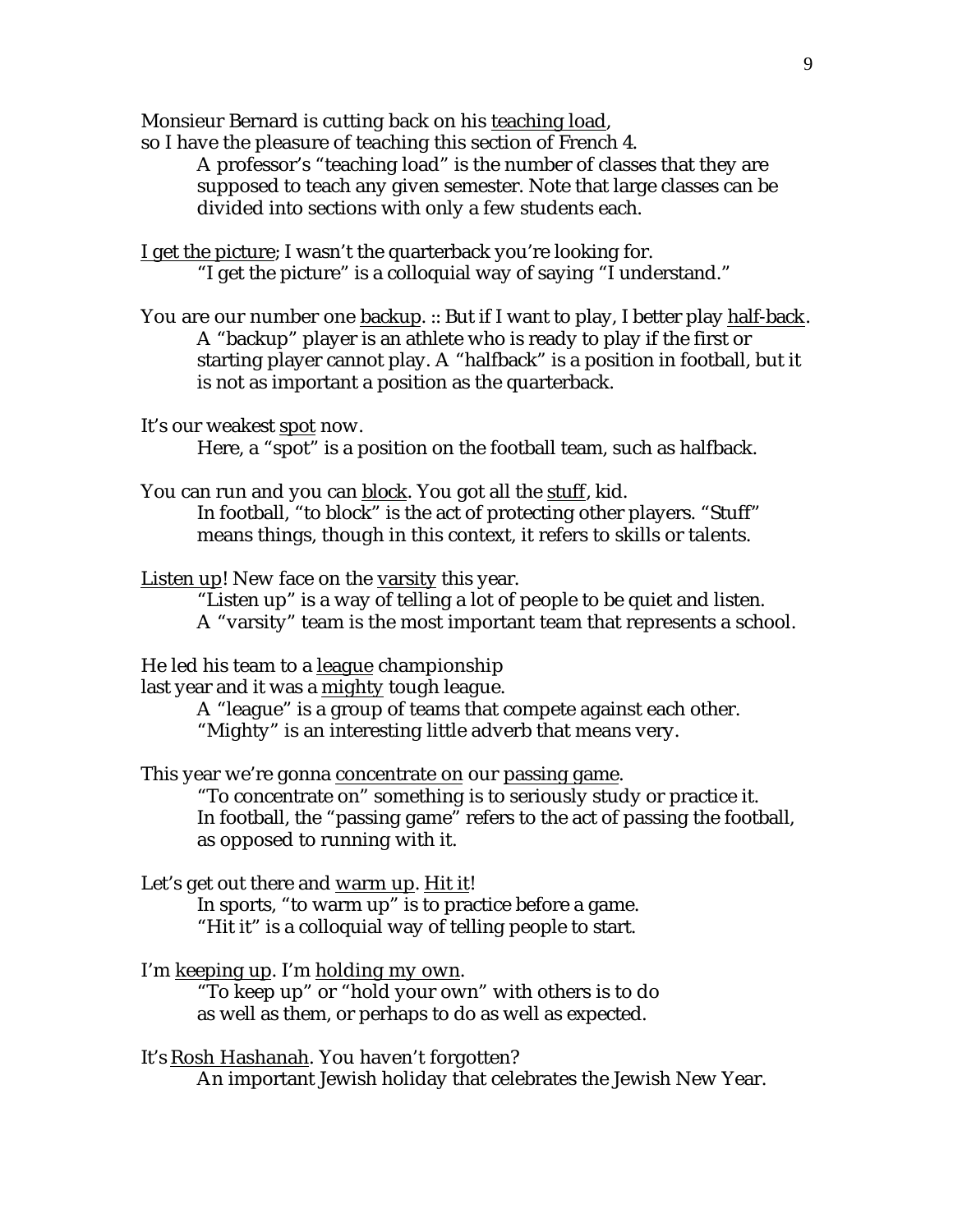- It's a very **holy** day. It goes back a lot longer than any one of us. If something is "holy," it is considered solemn, sacred or related to God. If a holiday "goes back" a long way, it began many years ago.
- You show respect and get to temple. A temple is a Jewish place of prayer, like a church.
- Touchdown! :: We got a quarterback! We found our quarterback! In American football, a "touchdown" is the scoring of a goal (It is worth six points).
- I couldn't get away before now. It's Rosh Hashanah. In this case, "to get away" means to leave without causing problems to others or yourself.
- It ends at sunset, as I recall the **custom** . :: Technically yes, but I didn't think it would go over well if I said I couldn't play.
	- "To recall" is to remember. A "custom" is a cultural tradition, such as the celebration of a religious holiday. If something "goes over well," it is well received, accepted or enjoyed.
- My scholarship depends on football.
	- A "scholarship" is a gift of money to pay for school, or perhaps living expenses while going to school.
- You seem thoroughly concentrated on the task at hand.
	- "To be thoroughly concentrated" on something is to be completely focused on it. "The task at hand" is a stylish way of saying the goal or project that needs to be completed.
- You people are very determined, aren't you?
	- "You people" is a way of referring to a whole group of people, though if said with a certain tone of voice, it can suggest a racist attitude. If a person is "determined," they are focused and spend much energy to accomplish their goals.
- I recall a blessing; Blessed are the meek, for they shall inherit the earth. A "blessing" is a the act of wishing something for others, often with a religious feeling . "Blessed" means fortunate, or perhaps looked after by God. "Meek" means weak or fragile, and "to inherit" something is to receive it from a person who has died (The second sentence is a famous biblical expression).
- I suggest you sneak back to your room. I shall ignore this evening's infraction . "To sneak" into a place is to enter it secretly, without others noticing. An "infraction" is an official word for a violation of a rule or law.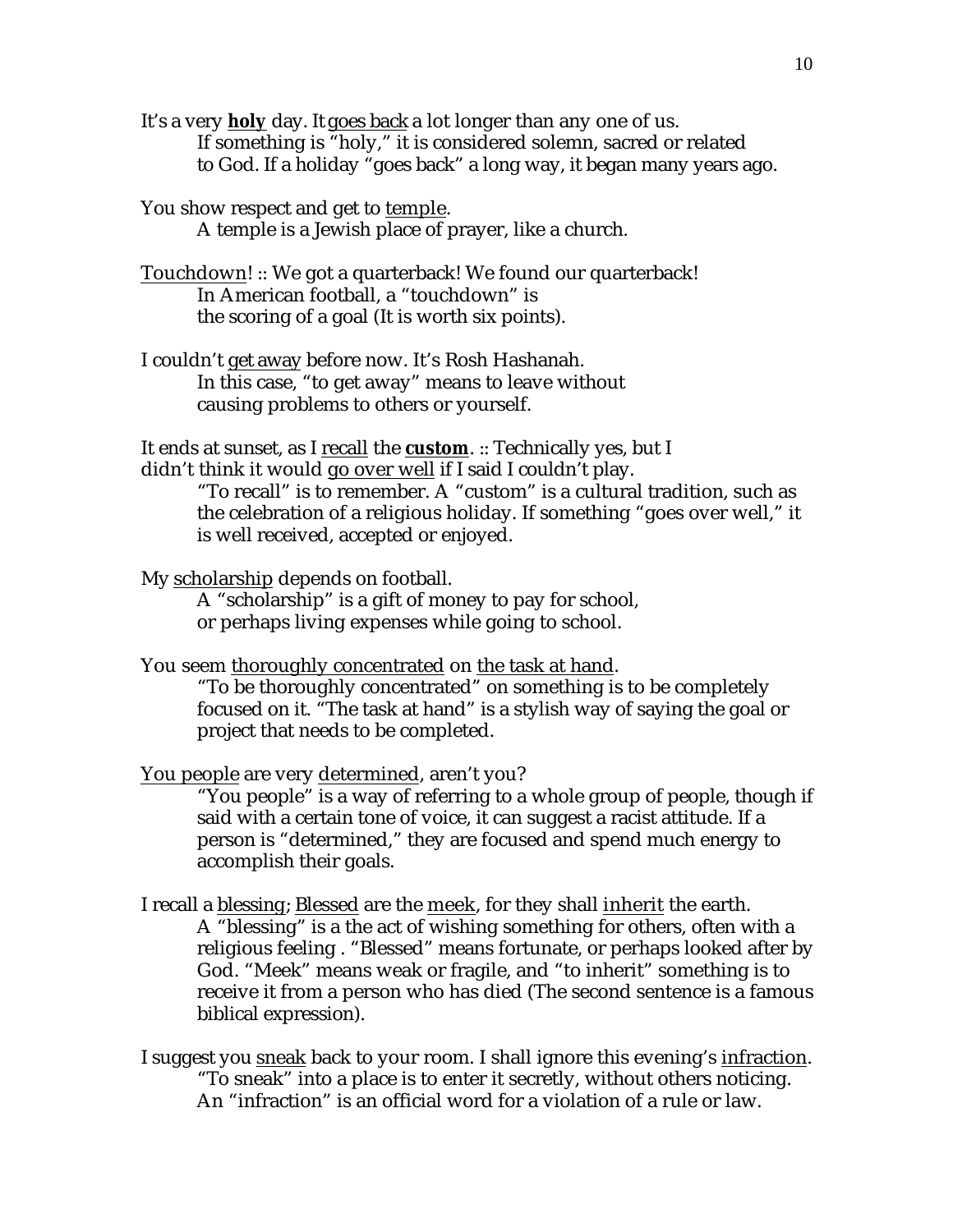Was it worth it---Breaking a tradition just to win a football game? :: Your tradition or mine, Sir?

> A "tradition" is a social custom that has been around for a long time, perhaps even thousands of years. Note: This is a critical exchange between David and Dr. Bartrum in which both look at the importance of David's Jewish background in very different ways.

*David learns of the intense pressure to succeed in school, and the high psychological cost for those who can't.*

The son-of-a-bitch knows that, so he gives it to us in French. A vulgar and common insult phrase for a mean or abusive person.

Conners, I flunked that test. "To flunk" a test is to fail it.

Charles the  $5<sup>th</sup>$  is executed, which resulted in the establishment of what? :: A Commonwealth.

If a person is "executed," they are shot or killed in another way, usually by the government for a crime they have committed. The British "commonwealth" refers to the group of former English colonies.

1687. :: Close; you're only a century off.

Thus is Professor Gierasch's sarcastic way of telling McGivern that his guess was 100 years too late.

That was the reign of bloody Mary Tudor. A queen's "reign" is the period of time in which they ruled or controlled their country.

Persecution of the Protestants? Catholicism was restored? "Persecution" is another word for repression. "Protestants" and "Catholics" are the two biggest divisions of the Christian religion. "To restore" something is to bring it back to life or back into power.

How come, Mr. Conners?

A very common way of asking "Why?"

She married **what's his name** ---Phillip. :: Well, more or less .

"What's his name" is a very useful way of referring to a man whose name you can't remember. In this case, "more or less" means generally true, though not exactly.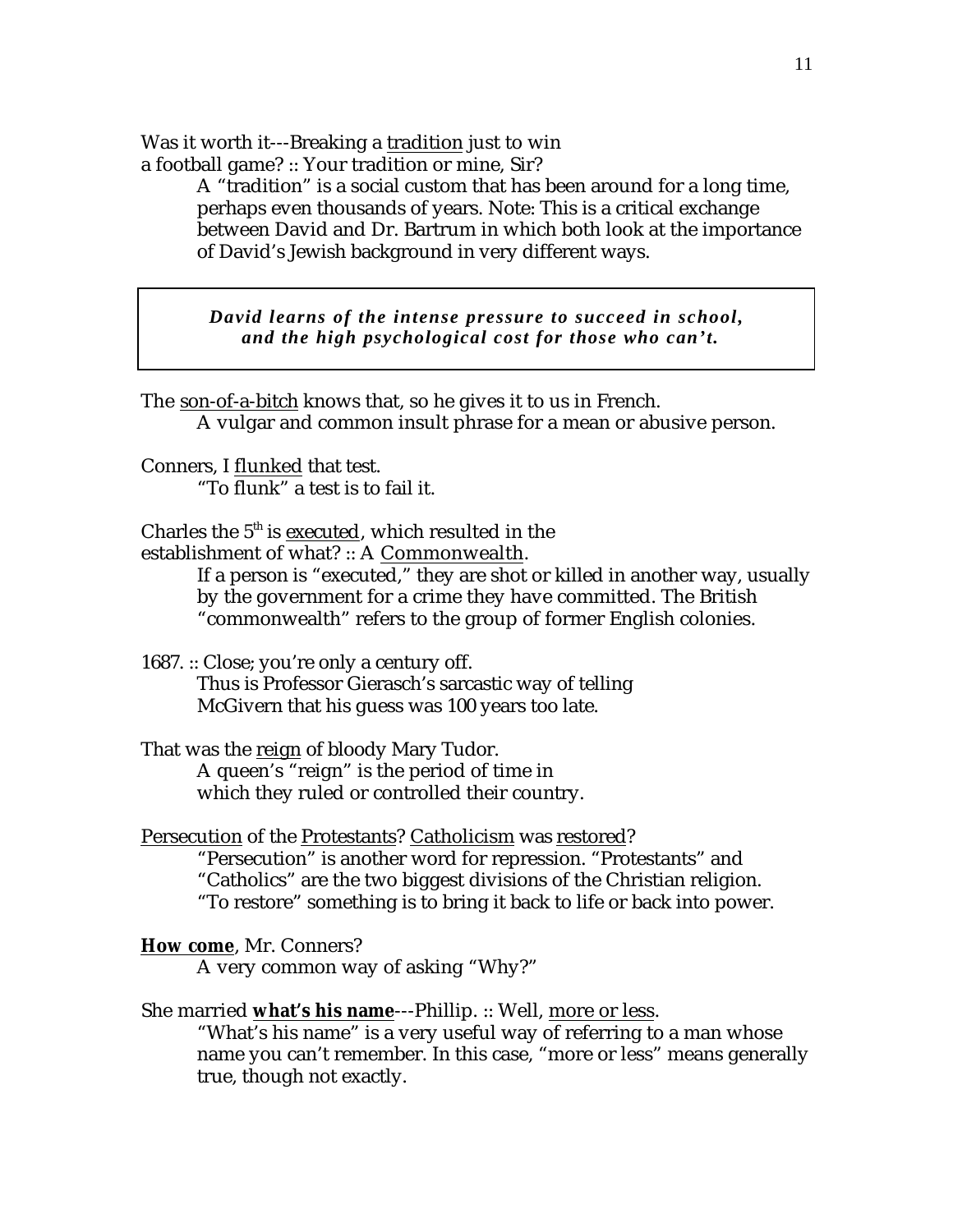- 1611. The publication of the King James Bible. This is the most well known version of the bible published in English.
- I remind you, Mr. Dillon, this course has no shallow end. Sink or swim. If a class has "no shallow end," all of it is difficult (The shallow end of a pool is the part that isn't deep, that a person can walk in). "Sink or swim" is an interesting way of referring to any goal or project that is difficult and requires the person to work hard from the beginning, often without help.
- If I don't get total tit tonight, I'll be using this razor to cut my throat. A "tit" is a vulgar word for a female breast.

I see sex as my only reason for living. ::

Then be careful you don't cut your hand.

A clever exchange of words in which Dillon is implying that the only sex McGoo ever gets is masturbation (by using his own hand).

When the guy from Princeton says they might be willing to accept a C in French and you're flunking French, life is pretty much over. Princeton is one of the three best universities on the East Coast, along with Harvard and Yale. "To flunk" a class is to fail it.

Princeton isn't the only school in the Ivy league. A group of about 10 East Coast universities that are considered among the very best in the United States.

If I don't get in, it means the blood has gone thin. It means the others all had cocks and I just have a weenie.

> A "cock" is a vulgar but masculine word for a penis, while a "weenie" is a silly word for perhaps a small or weak penis. This is Jack's way of saying if he can't get into Princeton, he will have sadly broken a tradition of many generation in his family.

Excuse me if I have trouble **sympathizing** ; Harvard wants monthly reports on me.

"To sympathize" with a person is to feel sorry for them.

It's **touch and go**. I'm getting a C in French. C+ maybe. If a situation is "touch and go," it is very difficult and it is not clear if you will eventually succeed.

Don't sweat it; Dillon's graduating this year.

"Don't sweat it" is a way of telling a person not to be too stressed or worried about a particular situation.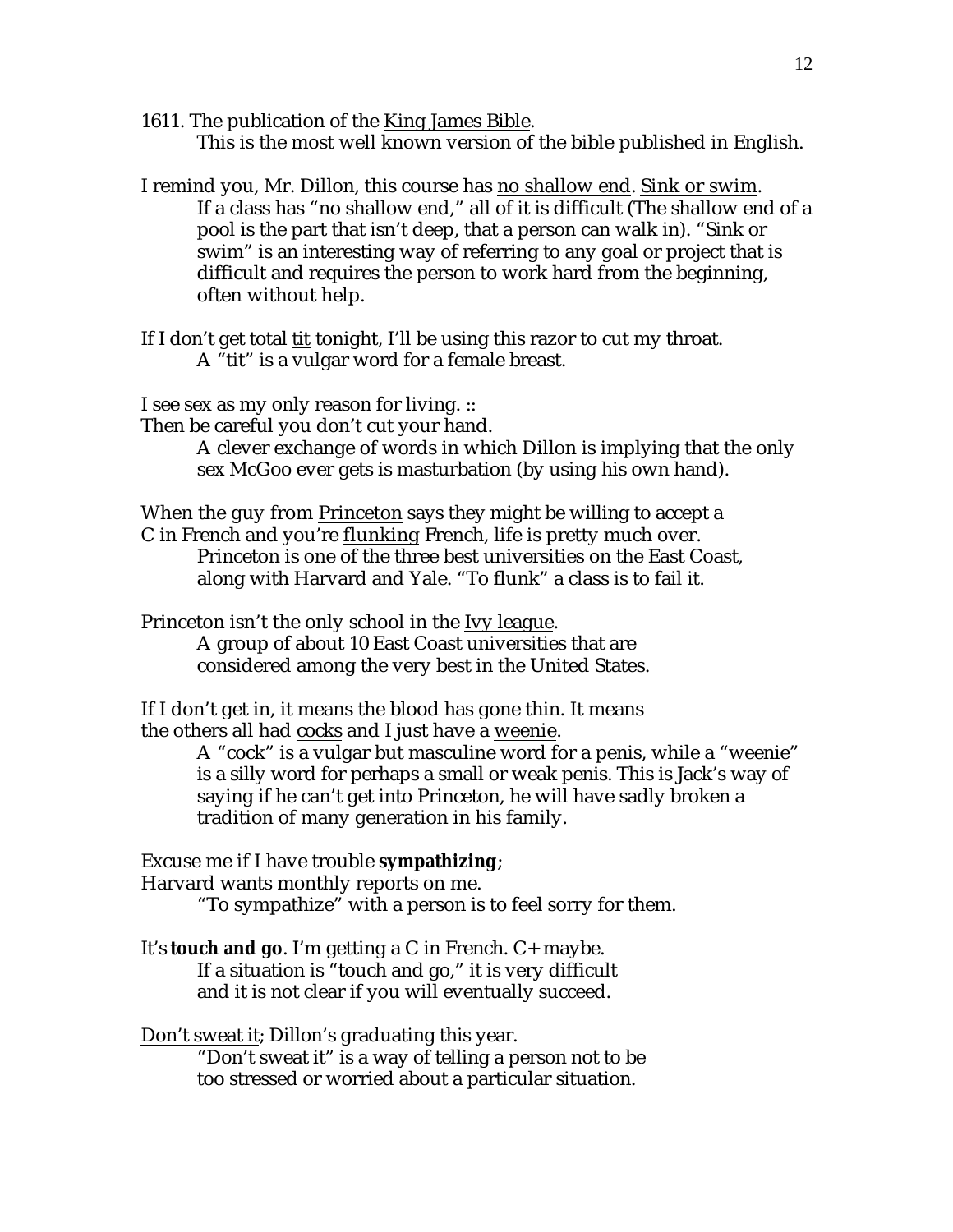I wouldn't go to Harvard if you paid me; All those Jews and Communists! :: Yeah, and that's just the faculty. The "faculty " of a school are the professors who teach there.

You two are both so full of shit. :: Jew lover! If a person is "full of shit," they say or believe a lot of nonsense. Vulgar, but very useful.

That's not **the point!** :: That is the point! You don't have to be with them if you don't want to. In this context, "the point" is the precise or most important thing that the speaker wants to communicate.

You don't have to room with them.

"To room" with a person is an interesting verb meaning to literally live in the same dorm room with them.

How would you not know? It's kind of hard to miss a hebe . A ridiculous and dated racial slur for a Jewish person.

Girls, eat your hearts out.

If you tell a person to "eat your heart out," you are suggesting that they should be jealous or envious of you because of something that has just happened.

- Oh no, never mess with my hair! "To mess with" a person's hair is touch it or handle in such a way that it becomes messy or unkempt.
- Don't forget to make room for the holy ghost. "The holy ghost" is one way that Christians refer to Jesus or God.
- Is she? :: I guess so. That's the word. A way of saying "this is what people are saying."
- The guy must be half-nigger. He can really dance! A horribly racist word for black people.
- You move as well on the floor as you do on the field. This is Dillon's way of saying that David can dance as well as he plays football.
- Is that what you do in your **spare** time---worry about Dillon? "Spare" is a useful adjective that means extra, not being used, or beyond what is needed (Beggars on the street ask "any spare change?").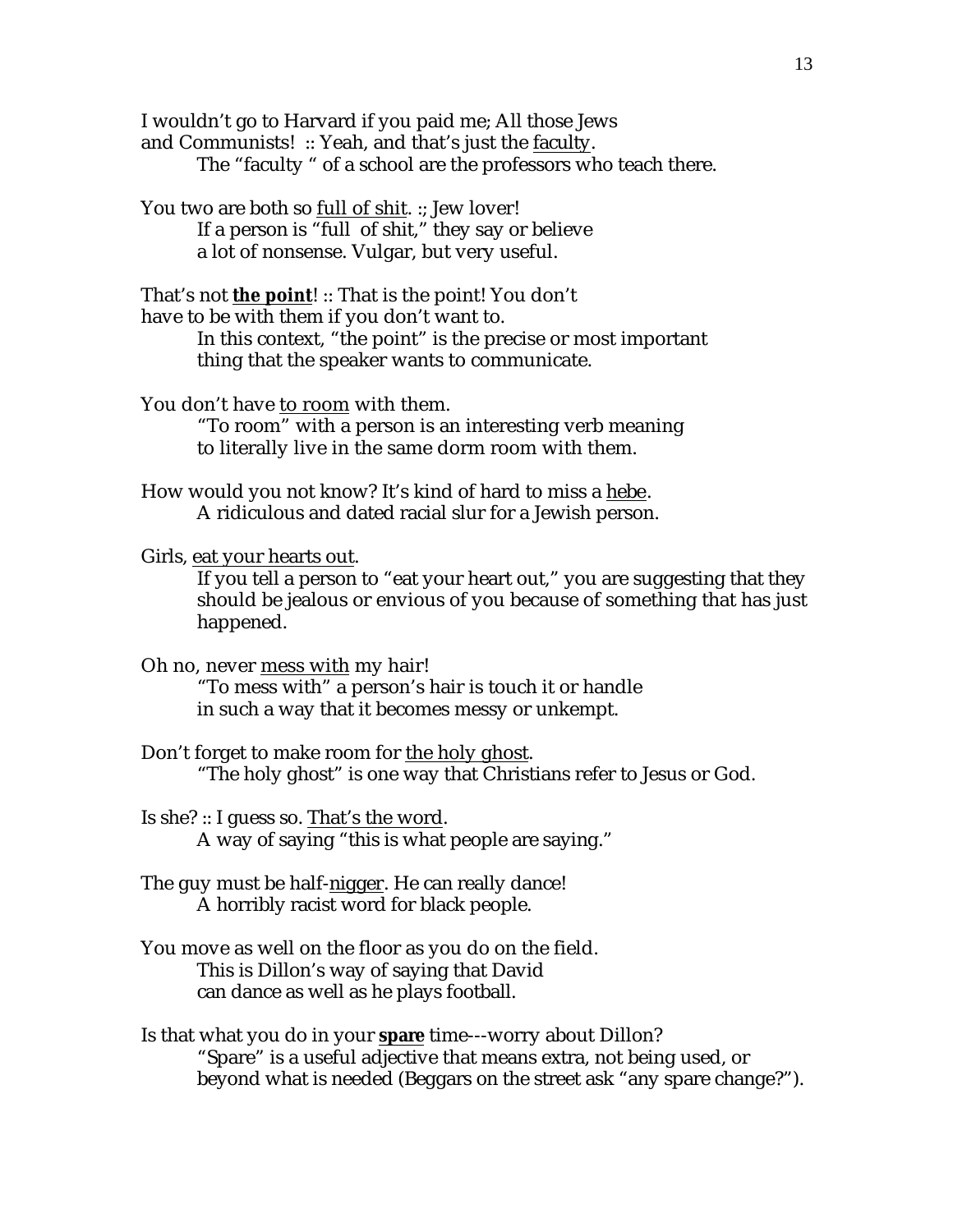Are you two going steady? :: No, we've known each other since we were five, so everyone thinks we go steady, but everyone thinks wrong.

"To go steady" is a sweet but old-fashioned way of saying two teenagers have decided to date each other or become romantically involved.

#### You must think I'm a spoiled brat.

If a person is "spoiled," they have been given too many things without having to work for them. A "brat" is an ill-mannered or disagreeable kid. This is a good expression for a person who has grown up with a lot of money and does not appreciate what they have.

#### Try the punch!

A drink made of different fruit juices that is popular at parties.

#### I think I'm gonna puke. My stomach hurts.

An unpleasant but common verb meaning to vomit.

## I wonder who he'll call on first.

If a teacher "calls on" a student during class, that student is expected to answer questions in front of everyone else in the class.

#### Poor bastard.

An interesting way of referring to a person who you feel sorry for (Of course, by itself, a "bastard" is just a mean or abusive male).

Where are you? I'm at school, at the dorm.

A short word for "dormitory," which is the building in which students sleep, usually found on campus.

## It's almost lights out; Where the hell can he be? A common filler expression for WH question

which add emotions such as anger or frustration.

#### It's in town. It's a hang-out.

A rare noun for a club or bar where people pass lots of time ("To hang out," which means to pass time, is a common verb).

## He hasn't **shown up**.

"To show up" at a place is to arrive or appear.

## Hold on a sec . **I'll** get the lights.

In this case, "to hold on" is to wait, and a "sec" is short for a second. Note that when a person is about to turn on or off something like the lights, the only verb tense used is the contracted form of "I + will."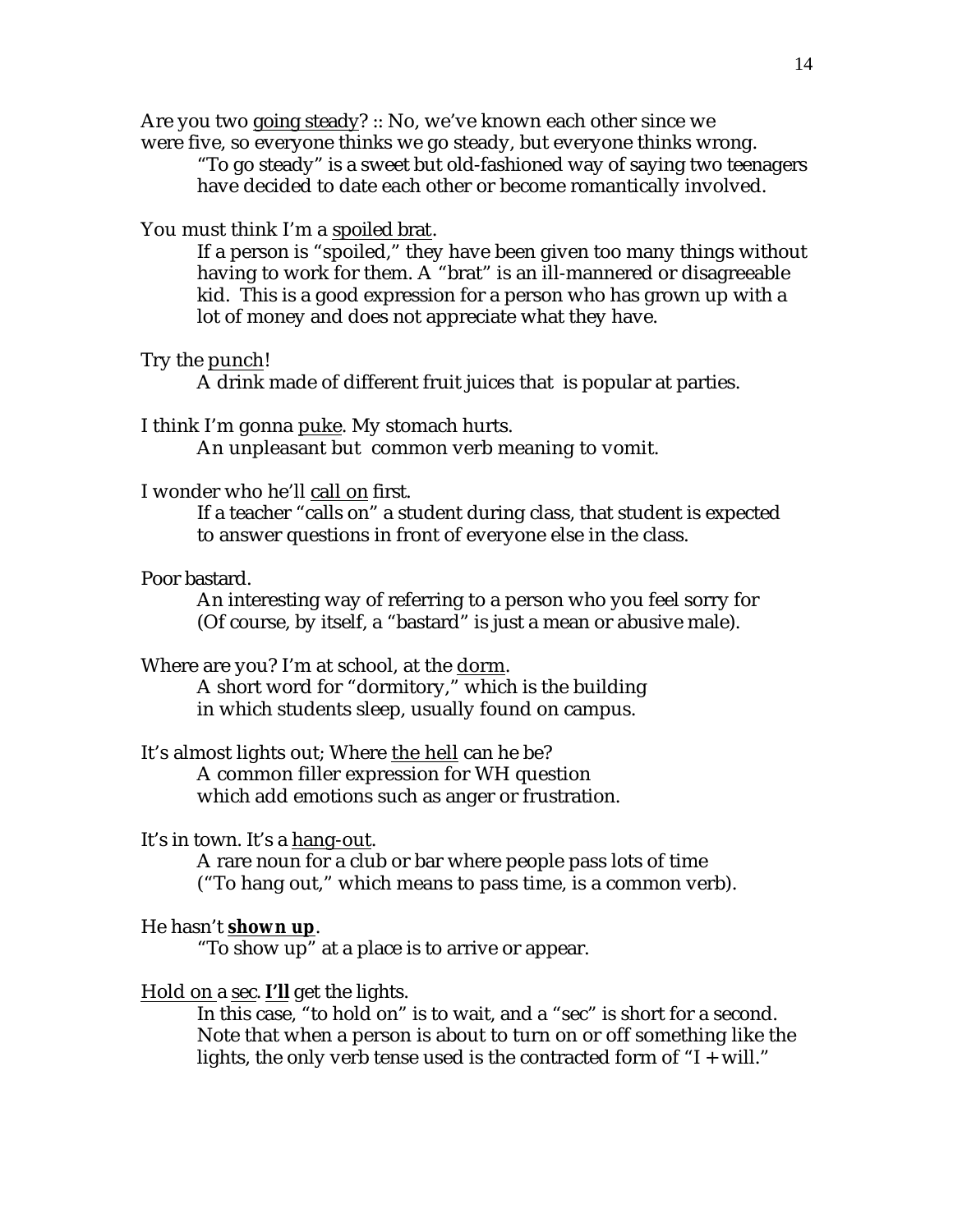He should have said something. :: **Cut it out!** 

An excellent colloquial expression which means "stop it" (In this case, "stop saying those horrible things about him").

You did this! :: I'll get you, Cleary! A short way of saying "I will punish you for the bad thing you have done to me."

You can't go after a teacher like that here. In this case, "to go after" a teacher is to try and harm them because they did something harmful or disrespectful to you.

Good grade. The right college. The right

**connections**. These are the keys to the kingdom.

In this context, "connections" are powerful or influential people that can help you find things like a good job or other favors. A very important word and concept. "The keys to the kingdom" is Dillon's way of referring to the things, like connections, that allow a person to become rich and powerful themselves (A "kingdom" is a nation headed by a king).

None of us ever goes off and lives by his wits.

"To go off" someplace is to travel there. If you "live by your wits," you survive by your own intelligence and skills, without the help of others, and in theory without a lot of money.

I've heard of nervous breakdowns before, but I

always thought it happened to women at 40 years old.

A "nervous breakdown" is a psychological term used to describe a condition in which a person becomes so overwhelmed by life that they are no longer able to function normally.

When I was a sophomore, there was a senior,

William Whitman….he hung himself in the gym.

In universities, the four years of collage are called freshman, sophomore, junior and senior, in that order. If a person "hangs himself," he kills himself by putting a rope around his neck and jumping from a chair, thus breaking his neck.

I **envy** you.

"To envy" a person is to want something that they have, such as a lot of money or perhaps a great skill.

If you get what you want, you'll deserve it, and if you don't, you'll manage. In this case, "to manage" means to survive or get by.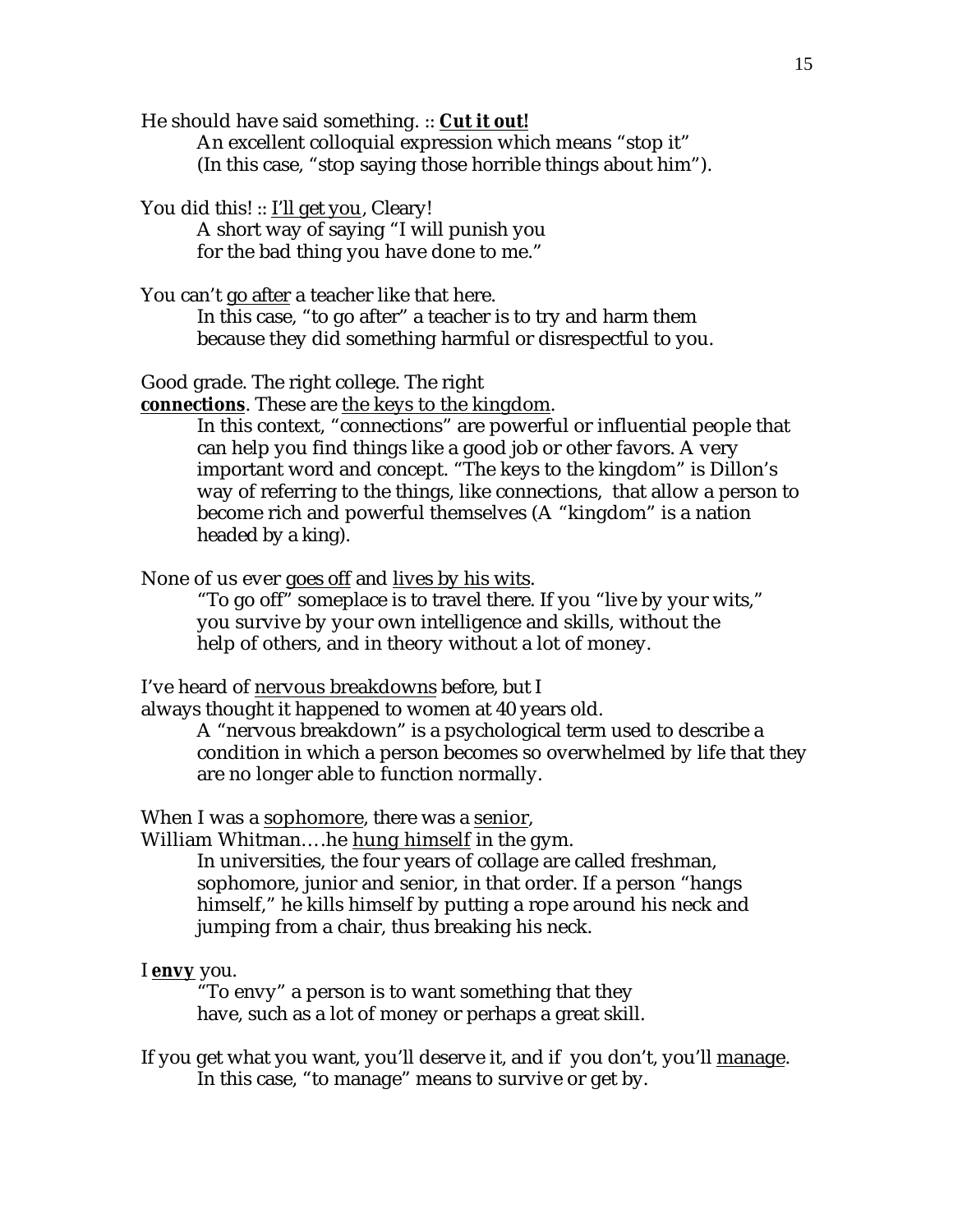You don't have to live up to anyone else's expectations.

"To live up to another person's expectations" is to accomplish something that they believe or expect that you can do.

That's really what draws people to you;

It's not that you're the **cool** quarterback.

If a person "draws" others to them, they attract or seduce others. "Cool" is a key adjective for young people meaning good or excellent.

If my name weren't Dillon, that would be different. Note the use of the subjunctive tense! Yes, it is still used today!

*David and Sally grow closer, and Dillon just grows angrier.*

You don't smoke? :: I tried it, but it didn't take.

In this case, "to take" means to become attractive or pleasurable. An interesting but fairly rare usage of this verb.

On garbage day, we had to haul our own trash to the dump.

"To haul" something is to pull it with great effort, usually because it is big or heavy. A "dump" is where trash is placed after it is collected from different houses and businesses.

## **Don't knock it**!

An interesting little expression which means "Don't criticize it" ("To knock" something is to literally hit or strike it).

His buddy has the other end of the rope and he's lowering him into the pit . A "buddy" is a colloquial word for a friend. "To lower" something is to let it gently drop downward. A "pit" is a hole in the ground.

## What for? :: They were scavenging for tin cans.

"What for?" is another way of asking "Why?" "To scavenge" is to look for things that have been thrown away, often in piles of trash or on dirty city streets. "Tin" is a type of metal.

Who would want to do that? That's what I said to my old man. A slangy way of referring to a person's father.

He gave me a long, hard look and he said, "Davey, it's an honest living." "An honest living" is an affectionate way of describing a job that may not pay a lot, but is legal and still contributes to society.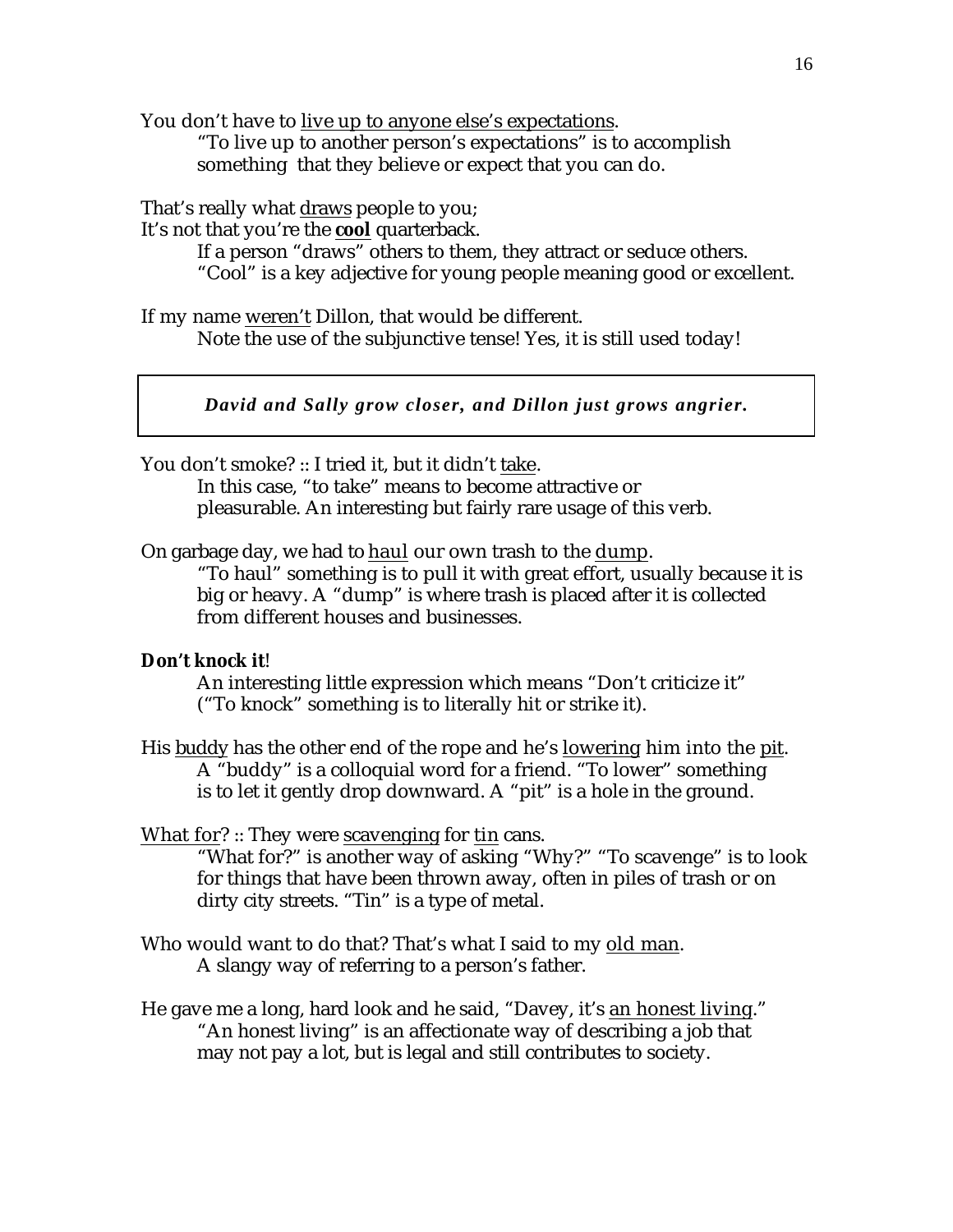Can I call you? :: You better!

Note that in this case, the modal verb version of better means have to (as opposed to should).

## I'll drink to that.

"To drink to" something is to celebrate it, usually by raising a glass in front of people and drinking in its honor.

History has proven that you can't beat St Luke's. ::

This year is going to be different. We have a secret weapon. A "secret weapon" can be a real weapon such as a bomb or jet fighter, or in this case, a person who is a great athlete.

Are we going to punish St. Luke's for their arrogance? :: Severely, Sir. If a person is "arrogant," they are too confident or look down on other people (Note the difference between the adjective and noun). To punish a person "severely" is to do so without mercy.

## You at the end of your winning streak? If a team has a "winning streak," it has won several games in a row without losing.

#### He's really **cute** .

A key adjective meaning attractive or pretty, especially in a delicate or child-like way.

Really, who found the boy? :: He applied just like anybody else. "To apply" to go to a school is to officially fill out all the necessary papers in order to be accepted as a student there.

This year's inductee's to the Hall of Fame are….

Class of 1951....Quarterback Grayson Dillon the 3rd.

An "inductee" is a person who is officially accepted in to a club or group. A "Hall of Fame" is a group of the best people in a particular group or field, in this case students who went to St. Matt's.

St Matt's ball. Second and 12 from their own 10.

This is language from American Football; St. Matt controls the football, and on the second play they need to move it forward 12 yards from the 10 yard line on the field.

Dave, they're looking for a pass. Give it to

me on the right and I can get the first down.

In football, a "first down" is the act of moving the ball so many yards forward down the field that the team with the ball gets to keep the ball for four more plays.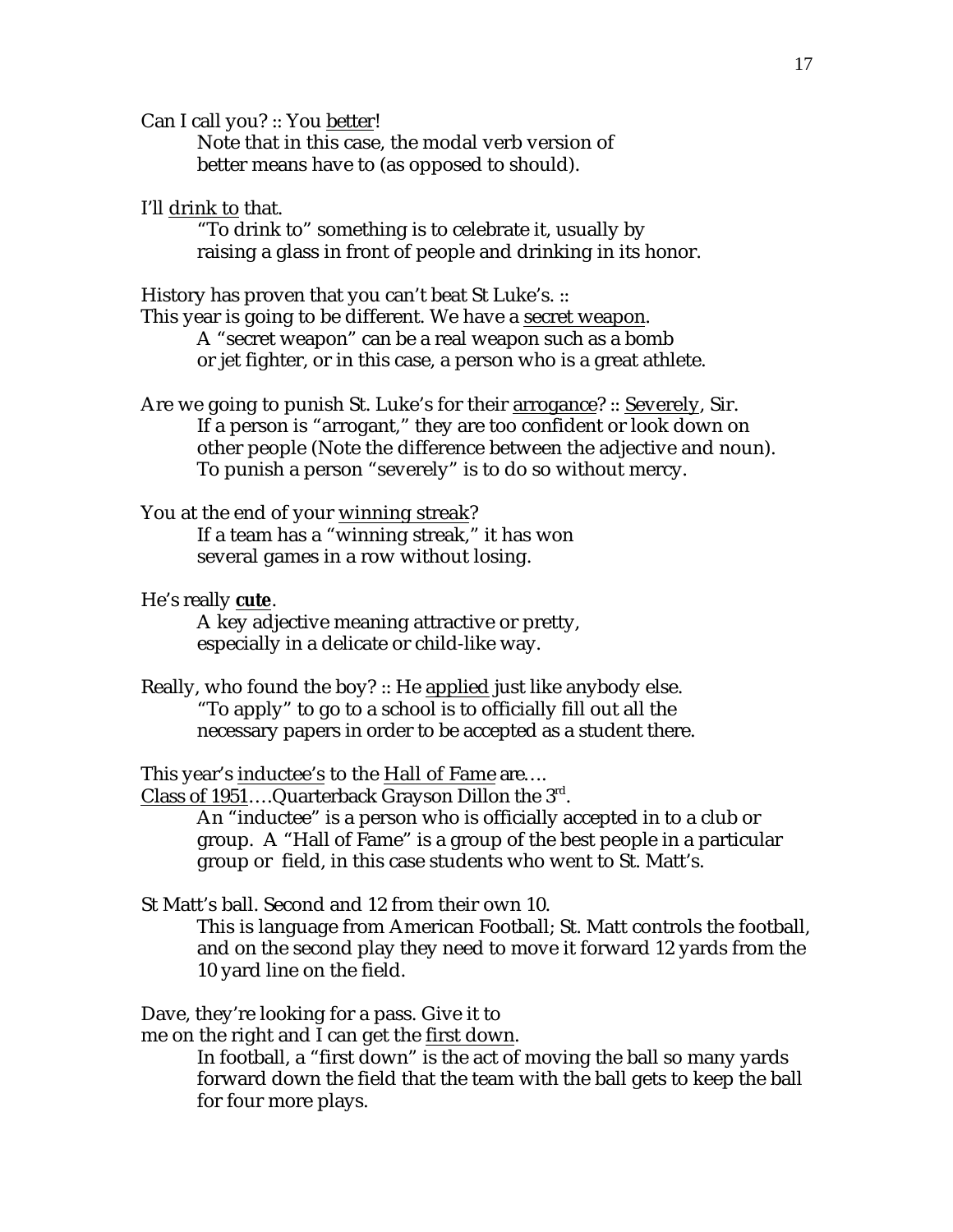Come on, let me make up for that fumble.

"To make up for" something is to do something good that will compensate for something bad that you did in the past. In football, a "fumble" is the act of accidentally dropping the ball.

Dillon, you better block your ass for me.

In a football context, a slangy way of saying "protect me from the opposite team with all the energy you have."

- Let's see the dessert cart since dinner is on Mr. Wheeler. In this case, a "cart" is a table with food on it, which is rolled through a restaurant. If a meal is "on" a person, they are going to pay for it.
- I consider it a **moral victory**; It could have gone either way. A "moral victory" is a poetic way of referring to a defeat, but one in which the defeated team learned a valuable lesson or gained something else of great value despite their loss. A great expression.

The club is three guys who chipped in to buy an old Buick. "To chip in" to buy something is to contribute some money with other people in order to be able to buy it as a group (A Buick is a type of American car).

- See the game? :: Wouldn't have missed it for the world. One way of saying "I saw it, and I wanted to see it so badly that there was no way I would not have seen it."
- That new quarterback is the great white hope, isn't he? A curious expression for a person who people hope will become a hero, in this case for St. Matt's football team.

This is Mr. Keating, one of our trustees. A "trustee" is a person responsible for the financial management of a person's inherited money, or in this case, for the finances of the school.

Son, on behalf of the old guard, many thanks. To do something "on behalf of" another person is to do it for them. In this case, "the old guard" refers to the old students of the school.

Don't sell yourself short; That was a key block. "To sell yourself short" is to not give yourself the credit you deserve for having accomplished something important.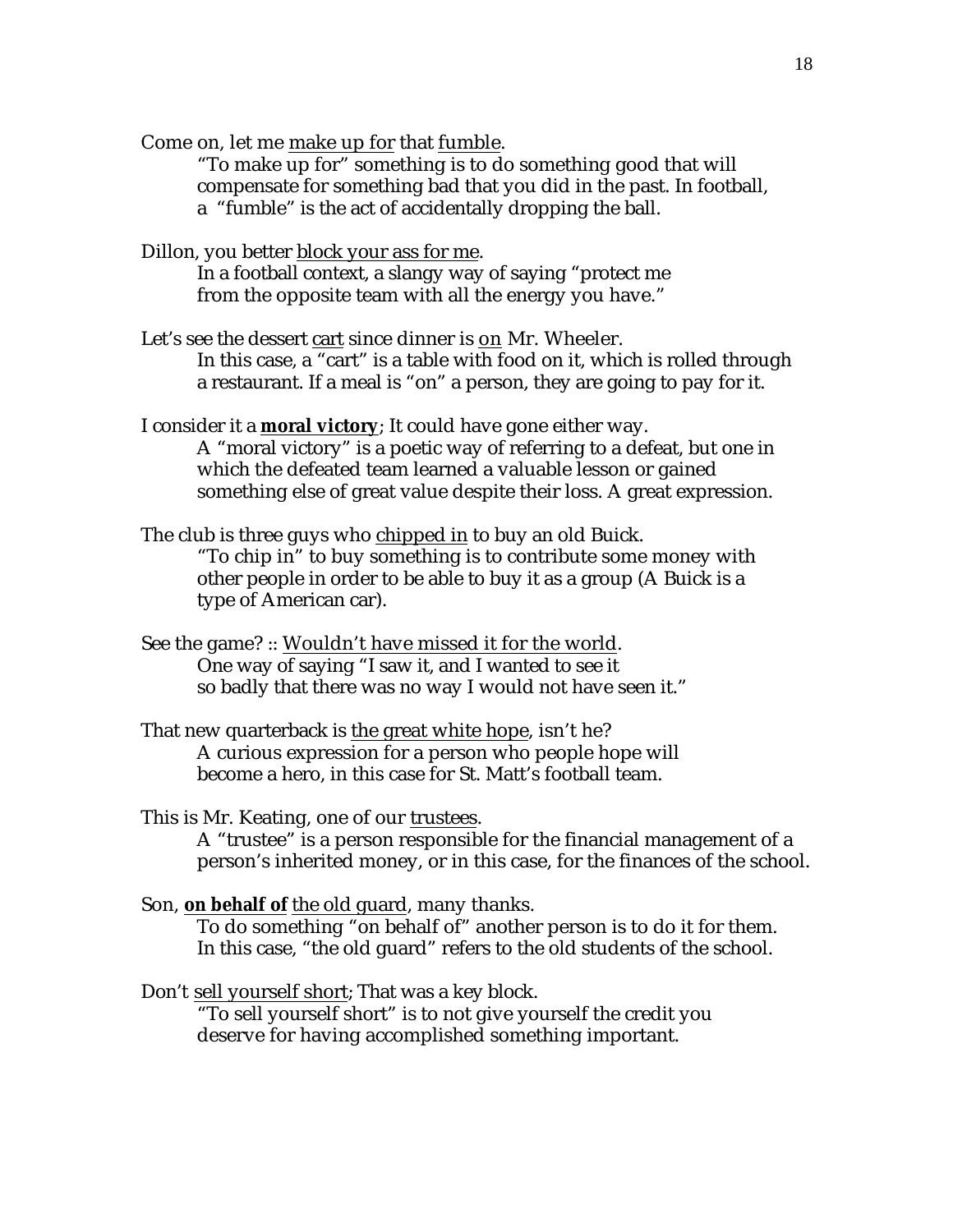I threw a good block and he got into the Hall of Fame.

In football, "to throw a good block" is to effectively protect another player from being hit by members of the other team.

You have different natural abilities. :: In other

words, I should accept my mediocrity.

"Mediocrity" is the state of being just average, or of low quality, and not excellent or outstanding (the adjective is *mediocre*).

If you mention Charlie Dillon once more, I will sit down in a huff. "To mention" a person is to bring them up in conversation. To do something "in a huff" is to do it while clearly angry or upset.

Sorry, it just kind of happened. :: Screw you, friend. A vulgar way to express anger, though not as strong as "fuck you."

He needs some time to cool off. I'll speak to him later. In this context, "to cool off" is to calm down after becoming angry.

*Dillon learns of David's great "secret," and thus their classmates and Sally are forced to show their true character.*

- St Luke's class of '35. That's why he looks so down in the mouth. The "class of '35" refers to those students who graduated from the school in 1935. If a person looks "down in the mouth," they look sad or depressed, though this is a rare and dated expression.
- Green? They wouldn't have enrolled a Jew. Not even for championship. "To enroll" a student in a school is to officially accept them (If the student enrolls, they officially register and sign up to be in the school).

## A Jew? Holy shit.

A vulgar and interesting way to express shock or disbelief (If something is "holy," it is sacred or associated with God).

I can't believe I dropped that pass in the end zone . The end of the football field where teams score goals.

## Mission accomplished; The old boy's

network got together and bought us a victory.

"The old boy's network" refers to the people in power who run an organization (They are often white males, and frequently the children of people who had power themselves).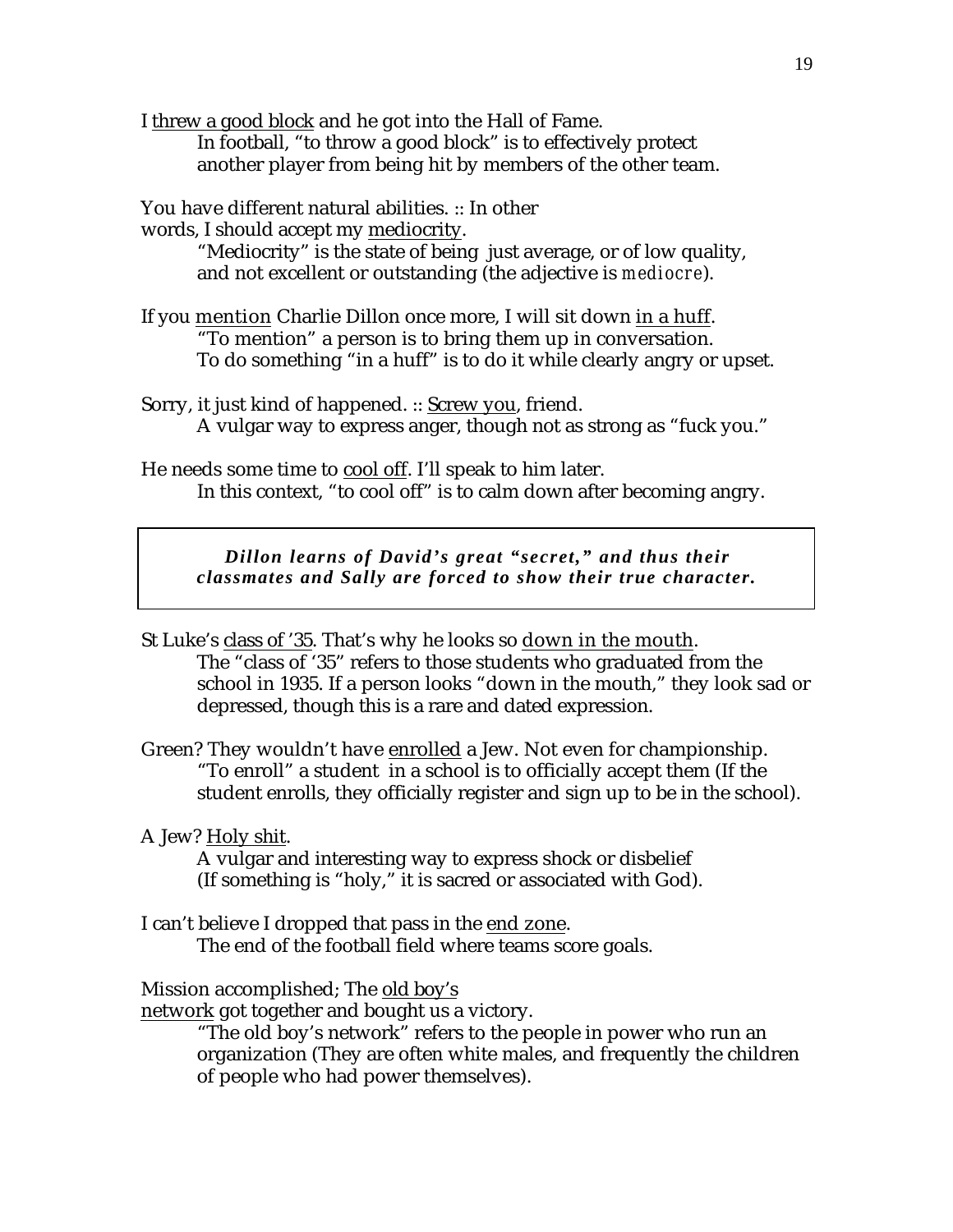But the joke's on us.

If a "joke's on" a person, they are the one who is being made fun of, or fooled, even though they were not aware of this at first.

Last week there was a religious revival at Madison Square Garden. In this context, a "religious revival" is a large meeting of people who come to see a religious leader talk about God.

Bishop Fulton Sheen gave such a stirring address that afterwards, 10,000 people converted to Catholicism.

> A "stirring address" is a very emotional speech. If a person "converts to Catholicism," they decide to become a Catholic.

Then Billy Graham got up and after an hour of inspired preaching, 10,000 people converted to Protestantism.

> Billy Graham was a very well known religious leader. If a speech is "inspired," it is emotional, heart-felt and often effective. "To preach" is to speak with great emotion, often about religion. "Protestantism" is a large branch of the Christian religion.

Pat Boone sang "There's a Gold Mine in the Sky"

and 20,000 Jews joined the Air Force .

The "Air Force" is the part of the military that is responsible for control of the skies through the use of fighter jets and other aircraft. This is another racist line that implies that Jews are obsessed with money.

It turns out that our Golden boy here is a lying back-stabbing kike. If a person is "back-stabbing," they will try to even hurt a friend when they are not prepared ("To stab" a person is to push a knife into them). A "kike" is a dated and racist word for a Jewish person.

You gonna keep your focus in the books for the rest of the year? A Person's focus is what they are concentrating on or thinking about.

What do you expect me to say? :: That it's **no big deal**? If something is "no big deal," it is not considered important.

You're Methodist. And all the time I didn't know it. One of the branches of Protestant Christianity (as is Lutheranism).

OK, let's get it out. :: You think all Jews are dirt, right? In this context, to "get it out" is to say exactly what you are thinking about a particular subject.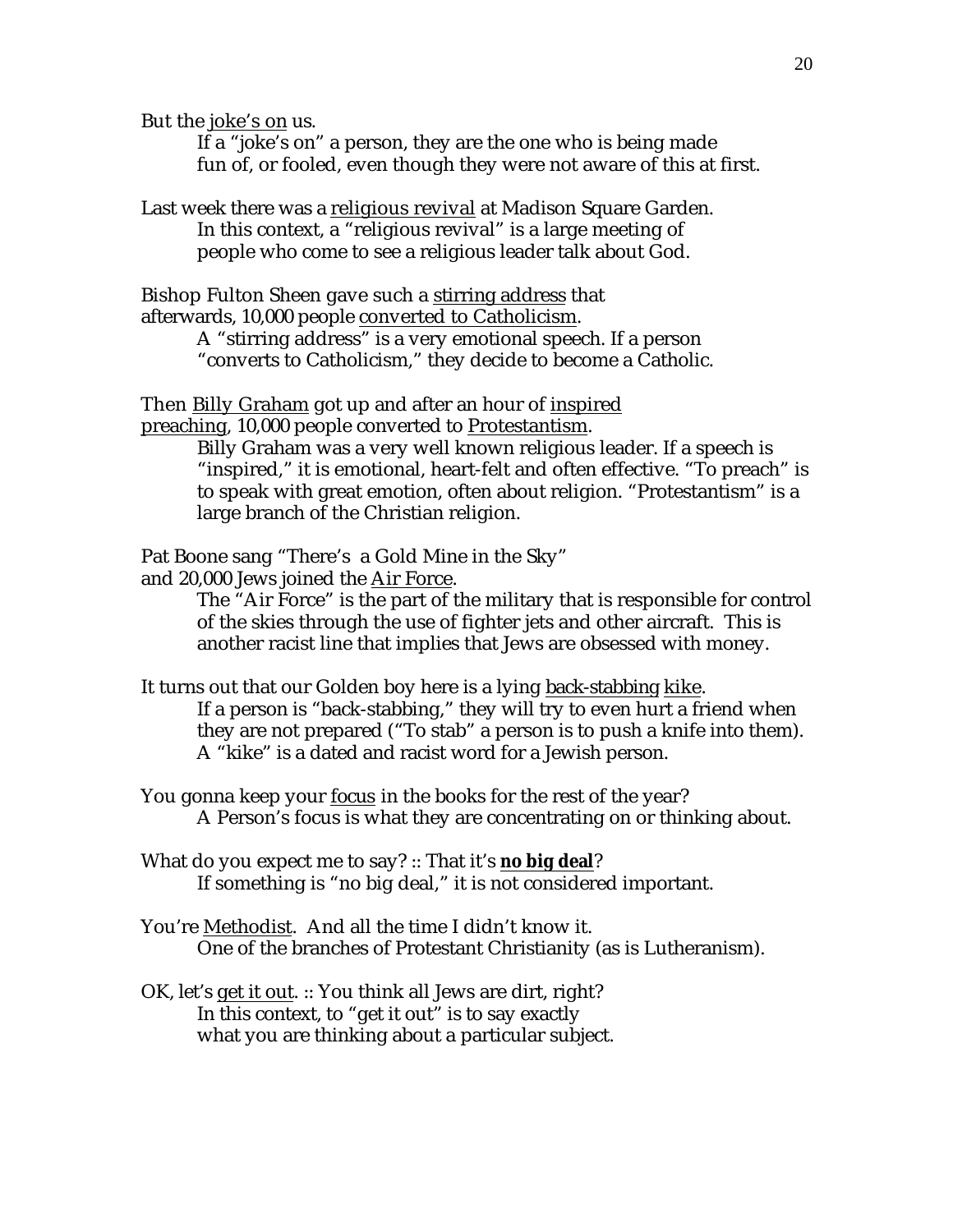Say it! Jews are dirty, money grubbing !.... :: Come off it! Come on! If a person is "money-grubbing," they are always thinking of ways to make money ("To grub" is to dig in the ground, though this verb alone is very rare). "Come off it" is an excellent way of telling a person to stop saying nonsense or bullshit.

I was thinking I would get into Harvard. And it's not all that easy when you come from a podunk public high school. A fun little adjective that means small and unimportant, or more specifically, from a small and unimportant place.

I didn't want anything to **mess it up** . "To mess up" is to do something in such a way that it turns out badly.

I knew the first night I got here, when I heard how McGivern got his hi-fi---"He jewed him down." "Hi-fi" is a old-fashioned word for a stereo or music system (It stood for "high-fidelity").

Your translation was a quantum leap over your previous year's efforts. In this case, a "quantum leap" is a huge improvement (It is a term in physics that refers to a great change).

## Grow up, for Christ's sake.

If you tell a person to "grow up," you are telling them to stop acting so childishly. "For Christ's sake" is an interesting way of expressing anger or frustration, but it has no real religious meaning.

It's so hard to find decent help nowadays.

In this case, "decent" means good or adequate. This is a sentence that rich or snobby people say when they want to complain that it's hard to find trustworthy people to be their maids, cooks, babysitters, etc.

- If you care to step outside, I'll show you how fast I can move. This is David's way of saying he will fight, but only outside the building, where a fight won't effect so many others.
- Listen man, you need this job as much as I do. A common filler word used to express emotion such as excitement.

Come on, Green, don't **blow it!** "To blow it" is an excellent colloquial expression meaning to do something in a stupid, bad or destructive way.

## Cowards!

A "coward" is a person who has no bravery or courage.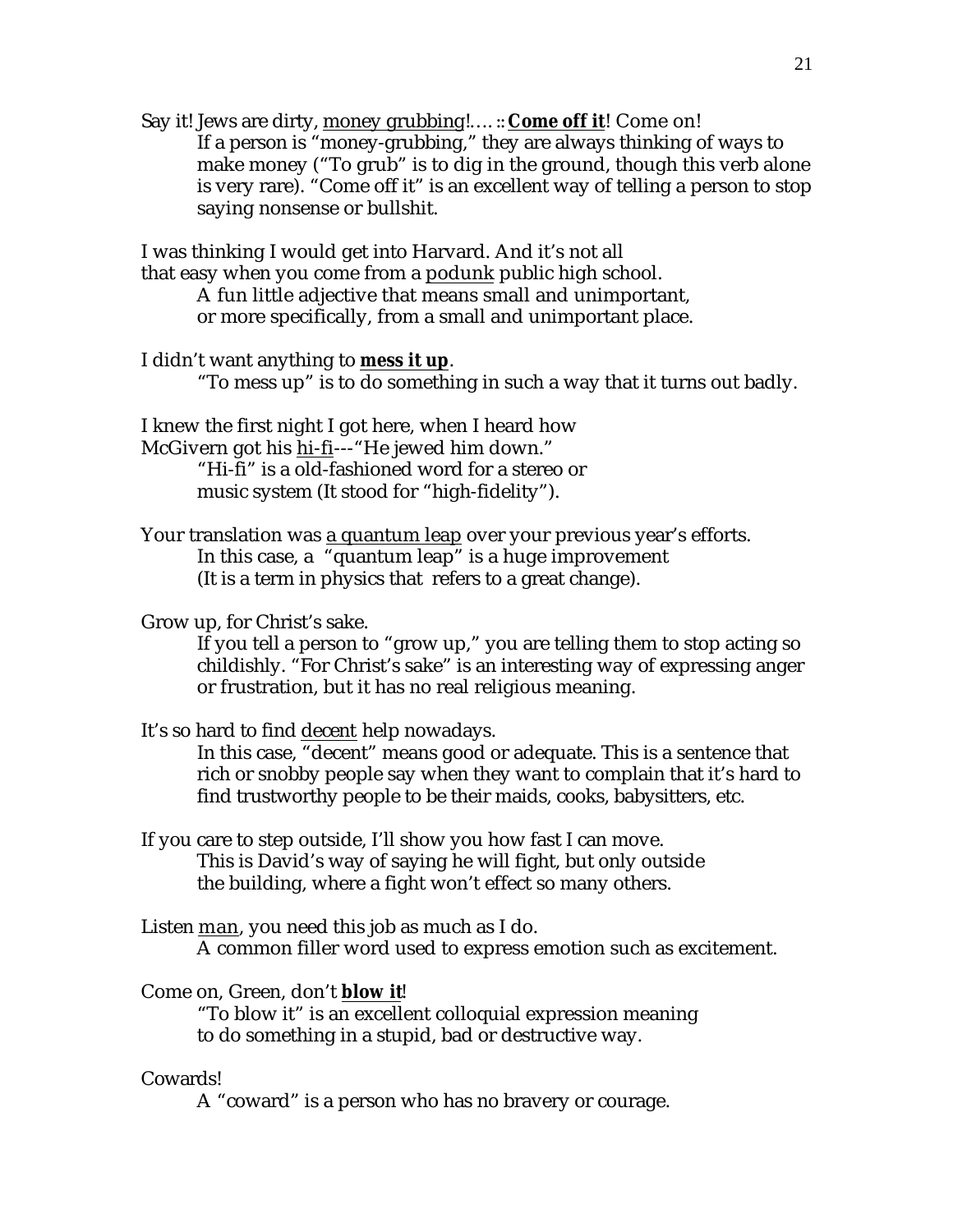You have no idea what you've put me through.

In this context, "to put a person through" a situation is to make them suffer or experience great stress or anxiety.

She's going on and on, saying how my

grandmother would turn over in her grave .

If a person "goes on and on" about a subject, she continues to talk about it for a long time. When you say a person "would turn over in her grave," you're saying that even though she is dead and buried, she would be so upset by some news, she would still become upset if she found out. A curious expression, in this case implying that Sally's grandmother was very anti-Semitic.

My friends, they just keep pestering me and

all they can say is "What's it like to kiss a Jew?"

"To pester" a person is to continue to bother and annoy them, like a bee that won't go away.

"Does his nose get in the way?" :: Nice friends.

If something "gets in the way," it prevents you from moving forward or getting what you want. Note that anti-Semitic people love to claim that all Jews have big noses.

You're not the first Jewish boy I ever met.

You're just the first one who ever denied it.

"To deny" something is to claim it isn't true (Of course, David never denied his Judaism---he just never spoke about it).

*Dillon throws both David and his class into crisis.*

Please sign your reaffirmation of your honor code in the place provided. A "reaffirmation" is a second or follow-up promise to act in a certain way. "To provide" something means to give it, or to supply it.

This test will comprise 30% of your final grade. "To comprise" means to be made up of, or to include.

My, my , Mr. Conners, you usually don't have this much to communicate.

:: You were bound to ask the right questions sooner or later, Sir. "My, my" is a gentle way of expressing emotion such as surprise or disbelief. If a person is "bound to" do something, it is extremely likely that they will do it.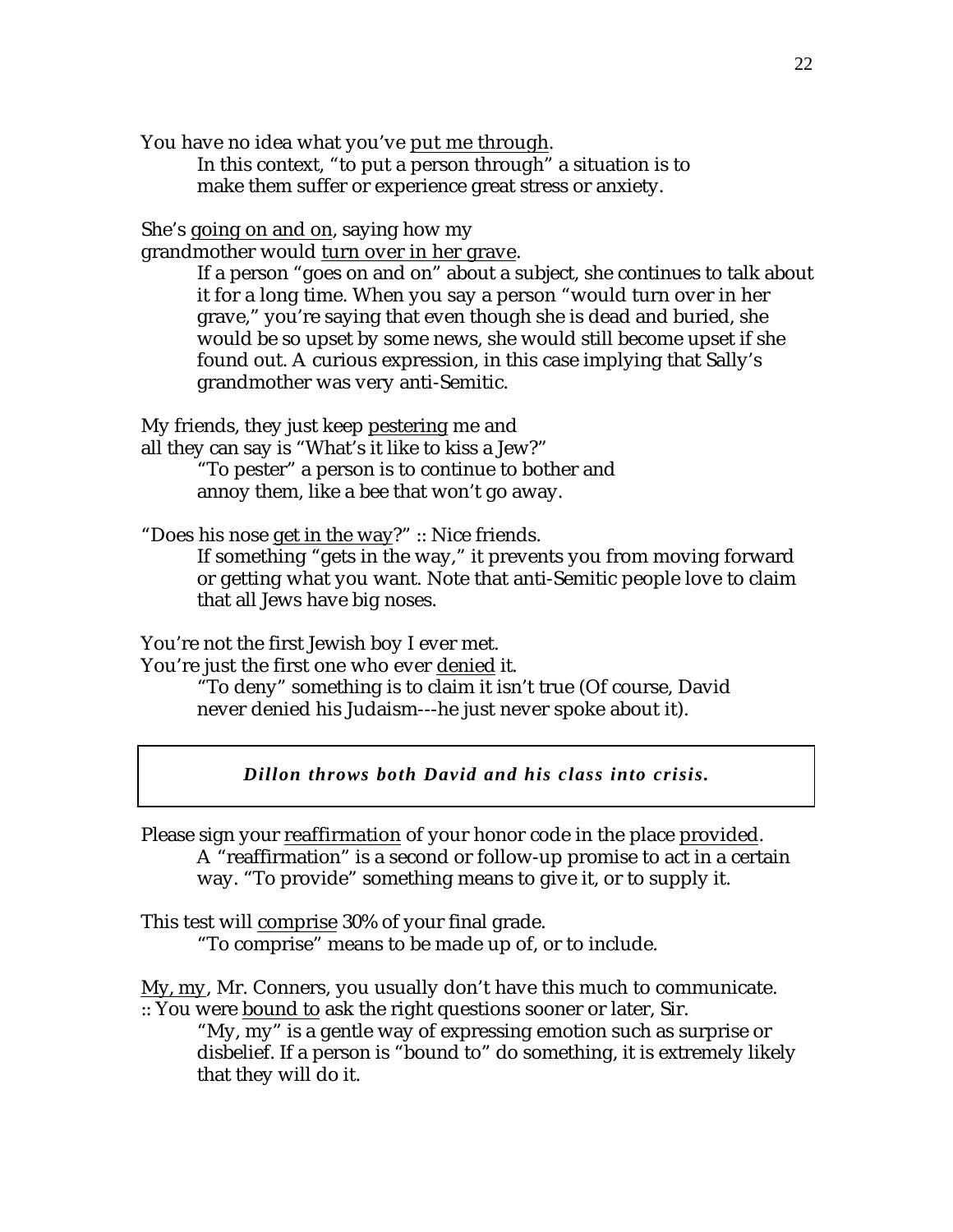Dismissed, gentleman.

One way a teacher tells students that the class is over and they are free to go ("To dismiss" literally means to allow to leave, or to remove).

**What's with Rip?** :: He must have gone down in flames.

If a person asks "What's with…" a particular person, they are asking what's wrong with them, or why they are acting so strangely. "To go down in flames' is a slangy way of saying to completely fail, or to do something very badly.

Sure, and guess who aced it, right?

"To ace" a test is to get an A on it.

Conners, you **jerk** !

An excellent word for an idiot, ass, bastard, etc. (The connotation can be either stupid or obnoxious and abusive).

Be seated, gentleman. I regret to announce that someone in this class cheated on yesterday's exam. "To regret" something is to feel badly about it.

Everyone signed the honor code. Therefore, we have a rather bleak situation confronting us.

"Bleak" is a sad little adjective meaning cold, gray and not hopeful.

"To confront" a situation is to face it or deal with it directly.

If the cheater does not come forward, or is not identified by then, I will be forced to fail the entire section.

Here, "to come forward" means to announce publicly who they are.

We have all been dishonored by this person and I will not **tolerate** it. If a person is "dishonored," they have been made to look as if they have done something shameful or embarrassing. "To tolerate" something is to accept it, even if you don't like it.

I prefer to keep the evidence to myself for the time being. "Evidence" is anything that can be used to prove who committed a crime (In this case, the piece of paper that was used to cheat on the test).

I worked my ass off for four years and

now for one lying bastard, my life is ruined?

"To work one's ass off" is a very slangy way of saying to work extremely hard. A "bastard" is a vulgar word for a mean or abusive man. "To ruin" something is to completely destroy it.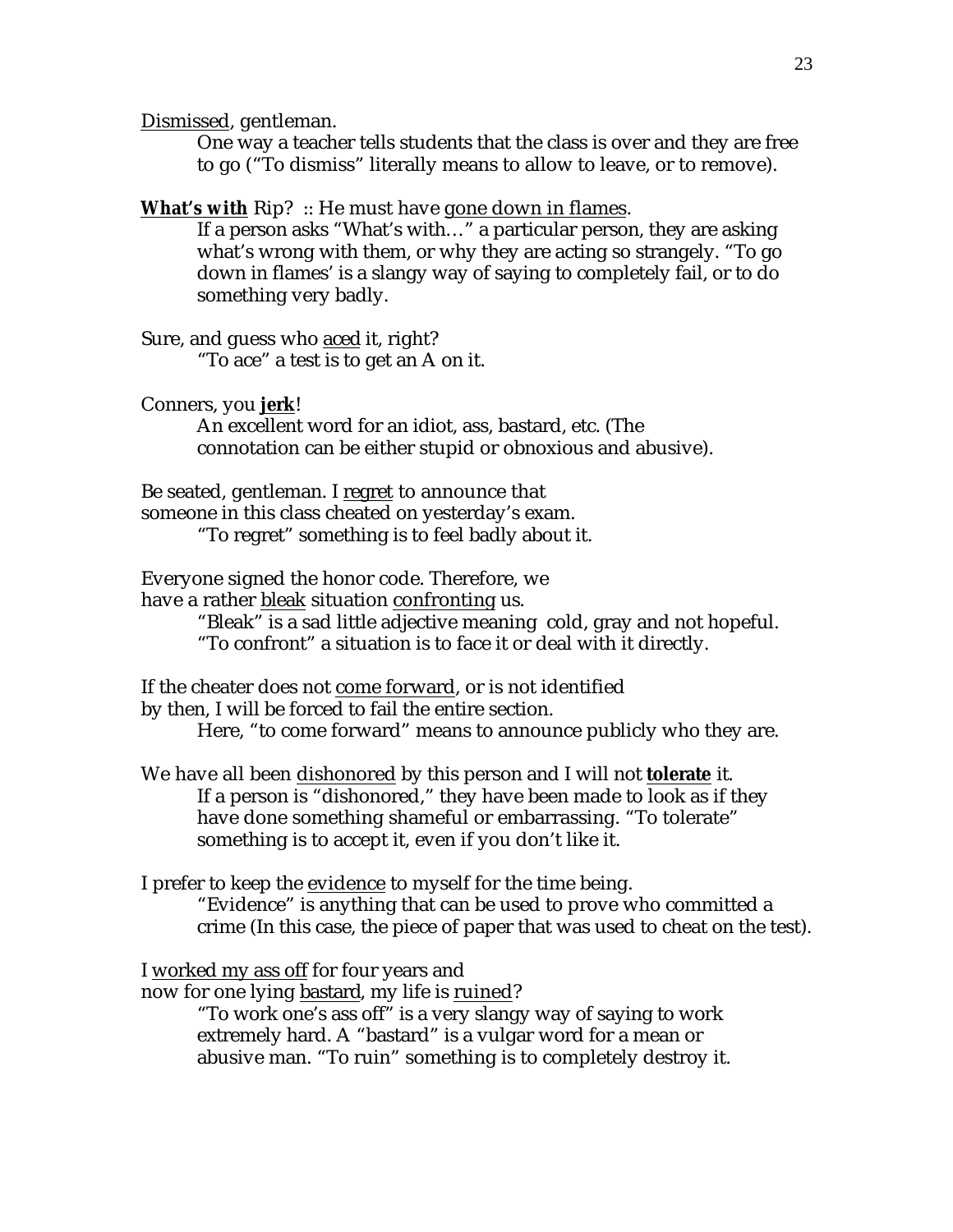I wish I could get it out of my mind, but I got

this appalling feeling….I have a good idea who did it.

An "appalling" feeling is one of shock or disgust.

- Maybe Conners can enlighten us. You've been slacking off all term. "To enlighten" a person is to educate them, or to give them wisdom. "To slack off" is an interesting phrasal verb meaning to become lazy. In this case, a "term" is a school semester or quarter.
- Hell, Cleary all but accused you of cheating in French. A stylistic way of saying Clearly strongly implied (that Conners cheated) without actually saying so directly.

Cleary's full of shit and so are you, you four-eyed runt! If you accuse a person of being "full of shit," you're saying that they are saying lies or nonsense. Vulgar, but common and useful. "Four-eyed" is an insulting and silly adjective for a person who wears glasses, and a "runt" is any small and weak animal or person. Not a nice thing to say.

- I'm in more trouble than all of you guys put together. Another way of saying "all your troubles combined."
- You bastards aren't going to pin this on me . "To pin" a crime on a particular person is to accuse them of having done it.

I'm sorry he's offended, but this could ruin the lives of everybody in this room.

If a person is "offended," they're feelings have been hurt, or they have been angered or upset by what has been said or shown.

You guys got to handle this.

In this case, "to handle" something means to effectively take care of it.

Let's sleep on it and we'll meet tomorrow

morning after chapel in the founder's room.

"To sleep on" something is to think about it for a while, and then usually to talk about it the next day. A "chapel" is a small church for religious services, and the "founder's room" probably is named after the founders or creators of the school.

I know it was you; I can describe the crip sheet.

A sheet of paper that contains notes (Although teachers will sometimes allow them, they're usually not permitted during tests).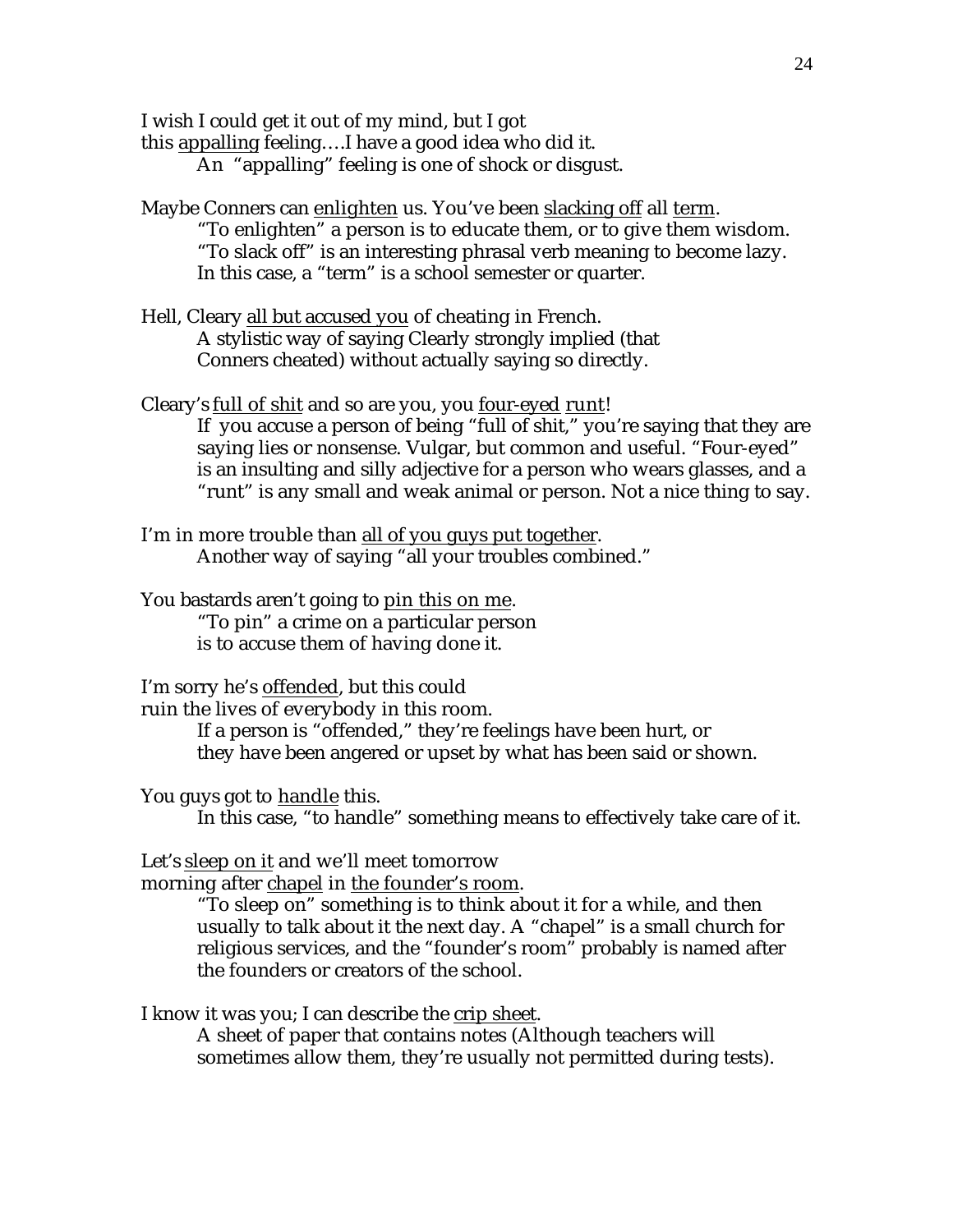If I did cheat and you did see me and

didn't report it, you'd be in violation, too.

Here, to be "in violation" means to have broken a law or rule, in this case the honor code.

I know, but I can't let the whole class fail.

: He's bluffing; He won't fail anybody.

"To bluff" is to claim to be ready to do something that you in fact will probably not do (It is a term for poker, where players pretend that they have stronger cards than they really do).

You met my family; They expect me to

measure up to something that's impossible. "To measure up to" something is to do as well as people expect.

You got to get it straight, Dillon. David's way of saying Dillon has to admit his mistake.

Look, I'm sorry. I was a prick. A prejudiced prick. If a person is "prejudiced," they are racist or biased. A "prick" is a vulgar word for a jerk, ass, or in the right context, a penis.

This doesn't have anything to do with that. Just confess. "To confess" is to admit that you have done something wrong or perhaps illegal or immoral.

How many guys think I could have done it here? You screwed up a couple of assignments.

> "To screw up" something is to do it badly. In school, an "assignment" is homework, such as a paper.

All right, lay off. It wasn't Conners. If you tell a person to "lay off," you're telling them to stop being so insistent or aggressive.

What a squirmer. Just admit it!

"To squirm" is to move or twist your body around, often in a way that looks like you are desperately trying to escape.

What situation? I just turned him in and now he's denying it. "To turn a person in" is to report them to others after you have caught them cheating or breaking the law.

It's one guy's word against another.

This describes a situation in which it must be decided who is telling the truth between two people saying opposite things.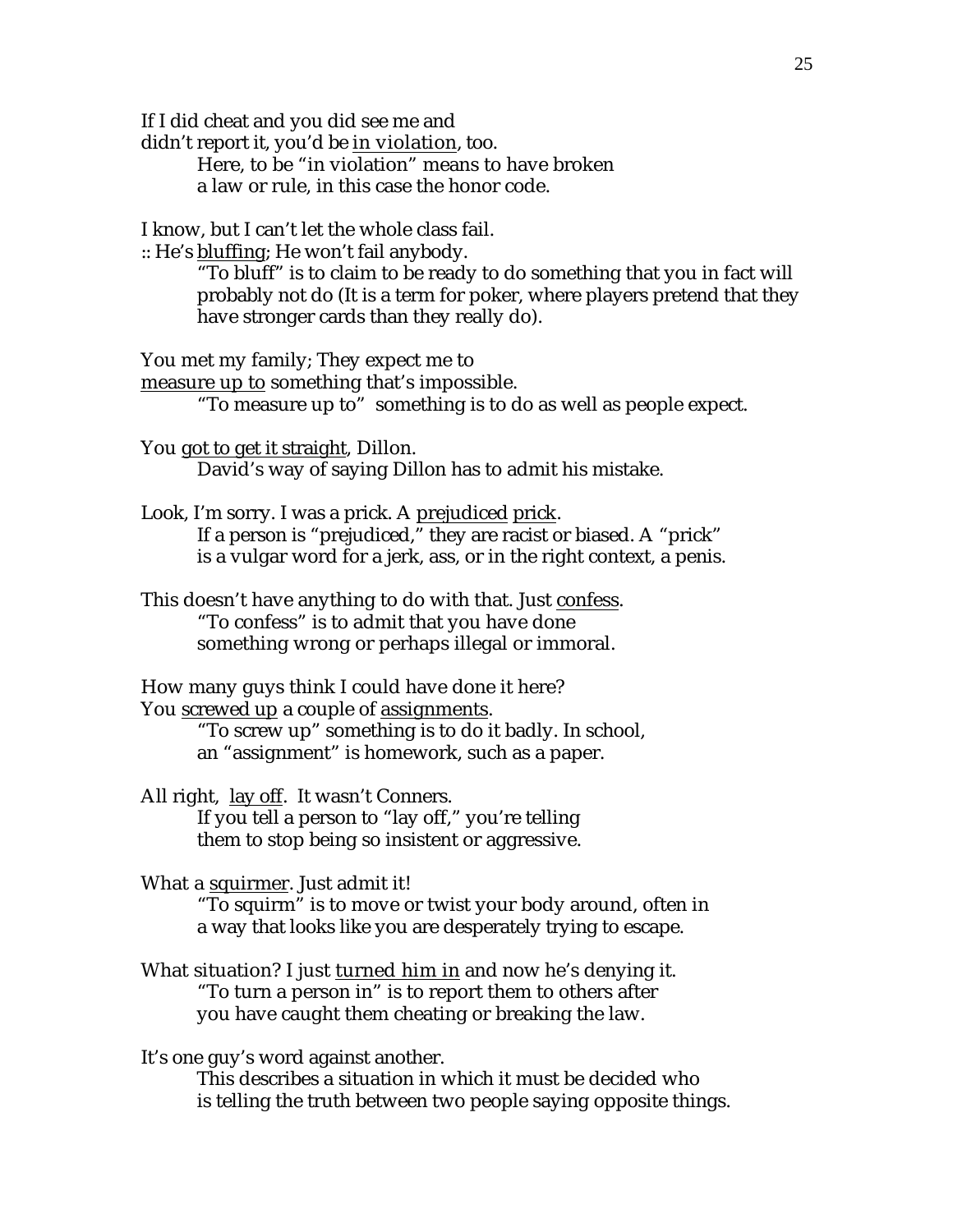Let's just do it; **What's the big deal**?

Asking this question is a way of saying that it's not so important.

I submit Dillon didn't cheat….because he didn't have to cheat. In this case, "to submit" is to officially state as an opinion.

As I see it, there's an objective fact. One of them has lied in the past and one of them hasn't.

An "objective fact" is a fact that no one can say is not true.

Gierasch says the crip sheet was block printed and there's no way to tell who wrote it.

If writing is "block printed," it is written with clean, straight lines that do not have the individual features of handwriting.

The reputation of the school and the

future of the honor code is on our shoulders.

If the future of something is "on your shoulders," you are responsible for taking care of it and making sure it does well.

- My life is screwed if I don't get into Yale. I didn't even apply anywhere else. Here, "screwed" is used as an adjective meaning badly hurt or destroyed, and once again, it is less vulgar than fucked. "To apply" to a school is to officially asked to be admitted as a student there.
- Look, we busted our butts for four solid year and now one person is killing us. "To bust your butt" is to work extremely hard. Slangy, but used.

From the first minute, he was madly trying

to ingratiate himself into our crowd.

If a person tries to "ingratiate themselves" with others, they do whatever they can to be liked by them, even if what they are doing isn't honest or isn't acting like what they are really like.

That's **bullshit**, McGoo. :: No, he wanted to get

to the top without hazing or any of the work.

"Bullshit" is a crude but excellent word meaning lies, half-truths or nonsense. "Hazing" is the tradition of college fraternities (male clubs) to force new students to do ridiculous things before being allowed to join, such as accepting to be paddled on the ass, or perhaps to drink so much alcohol that they have to vomit.

Will you shut up, McGoo? You're a bigot. :: I resent that. A "bigot" is another word for a racist. "To resent" something

that has been said about you is to be angry about it.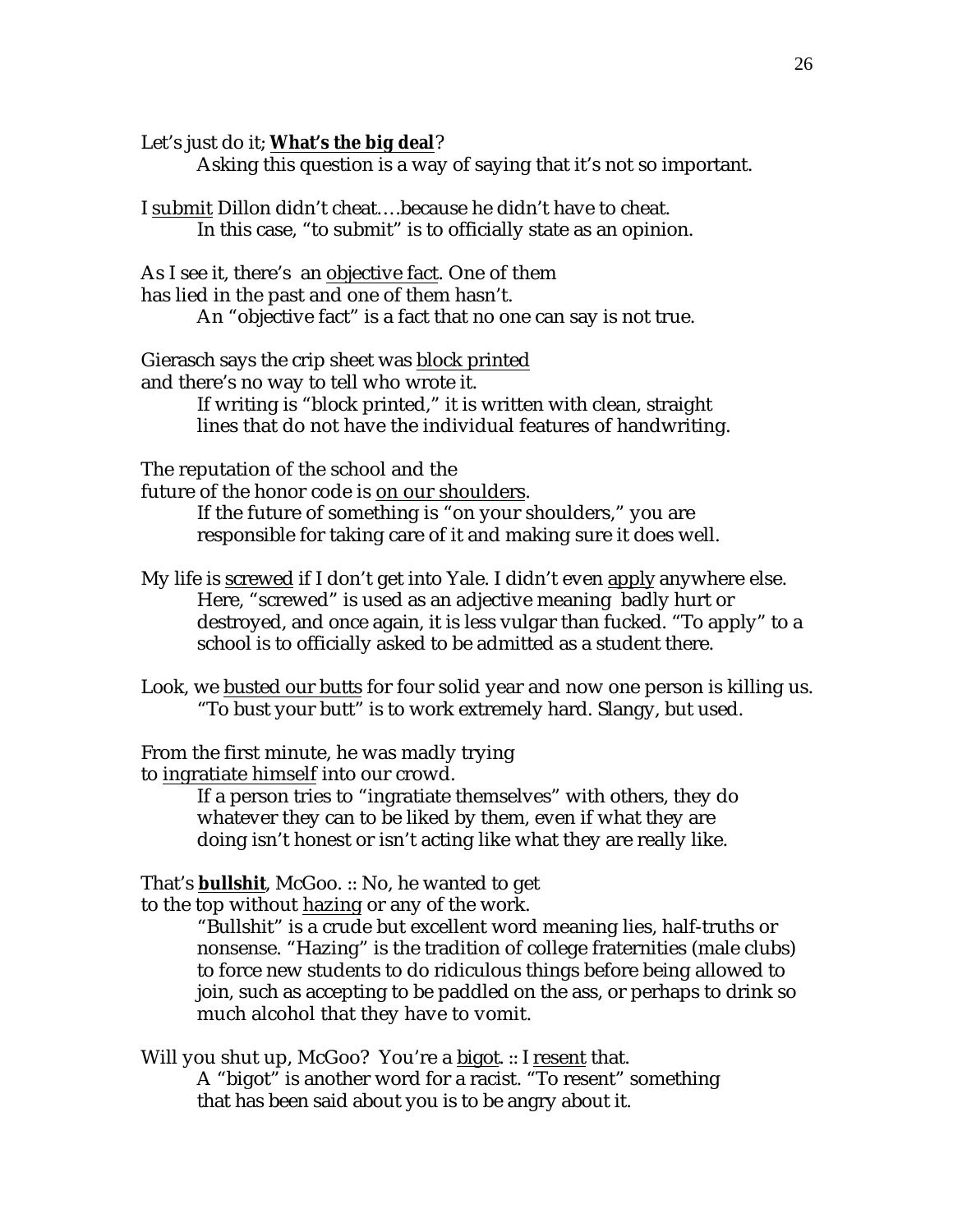- Say it all you want, asshole. You were the first one who started needling him. An "asshole" is a bastard, jerk, creep. etc. A vulgar insult word.
- I confess, I am an anti-Semite . An anti-Semite is a person who does not like Jewish people.
- I crack Jew jokes and think they're greedy and pushy . "To crack" a joke is to tell it. If a person is "pushy," they are too aggressive or assertive.
- David Green's the first one I've met up close. To meet a person "up close" is to see them face to face, or perhaps to talk with them.
- I can't believe this. You want to dump Dillon for a dirty Jew? In this case, "to dump" means to vote against, though it more generally means to throw away.
- It's now 1AM and ticking; Are we going to decide this or not? The "ticking" of a clock is the tapping sound it makes as seconds pass.

Not unless we can be fair and impartial. "Impartial" means without prejudice or bias, but fair and honest.

I only have to know one. The guy who waltzed in here

uninvited and pushed himself into Dillon's place on the team. "To waltz in uninvited" is to enter into a place in an aggressive manner when those already inside don't want you there.

- And he sneaks off with Dillon's girl. :: Stabbed him in the back! "To sneak off" somewhere is to go off secretly, without anybody seeing. "To stab" a person is to push a knife into them.
- You guys would have nailed Green. He knew the way you really feel. In this context, "to nail" a person is to attack or blame them or get them into deep trouble.

## Let's **get it over with**.

This is to finish it, usually as quickly as possible.

### Hand or secret ballots?  $::$  If we're going to

do it, we're going to do it out in the open.

When voting, "secret ballots" are pieces of paper that are marked in secret, while a "hand ballot" is a vote in which people raise their hands in front of everybody else in the room.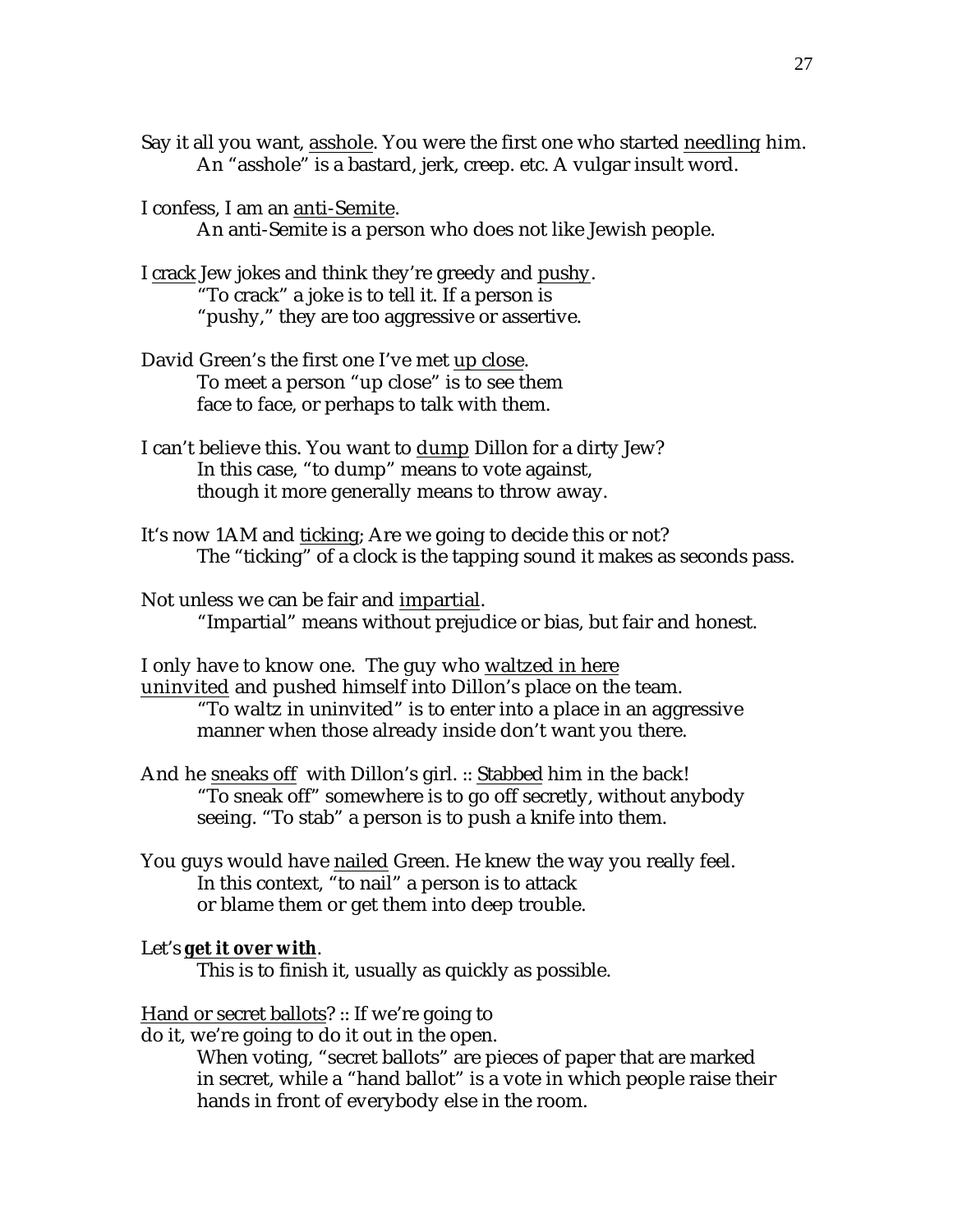As head prefect, I've been asked...

Here, the leader of the student council or jury.

It's the finding of the majority of the

class that the guilt lies with David Green.

A fancy way of saying "the majority think David is guilty."

I'll honor your traditions. I'll go to the headmaster and I'll lie. "To honor a tradition" is to agree to follow its rules.

> *The truth about Dillon comes out, David prepares for Harvard, and St.Matt's returns to normal.*

Thank you, Mr. Van Kelt. You're excused. A teacher's way of saying "You can now leave."

The honor code is a living thing. It cannot exist in a vacuum. This is a way of saying that the code exists within society, and is part of that society (A "vacuum" is an empty space where nothing exists).

- We absolve you both on that account. Mr. Dillon, however, is expelled. "To absolve" a person of a crime is to find that they are not guilty of having done it. In this case, "on that account" refers to the specific crime of cheating. "To expel" a person is to officially remove them from an organization, in this case the school.
- Good, then it's **settled**. I'd like to forget this ever happened. If a difficult situation is "settled," a solution has been found that is usually satisfactory to most involved.

You used me for football. I'll use you to get into Harvard. In this case, "to use" a person is to take advantage of what they have to offer in order to benefit yourself. It has a negative connotation, though it is not as bad as to abuse or exploit.